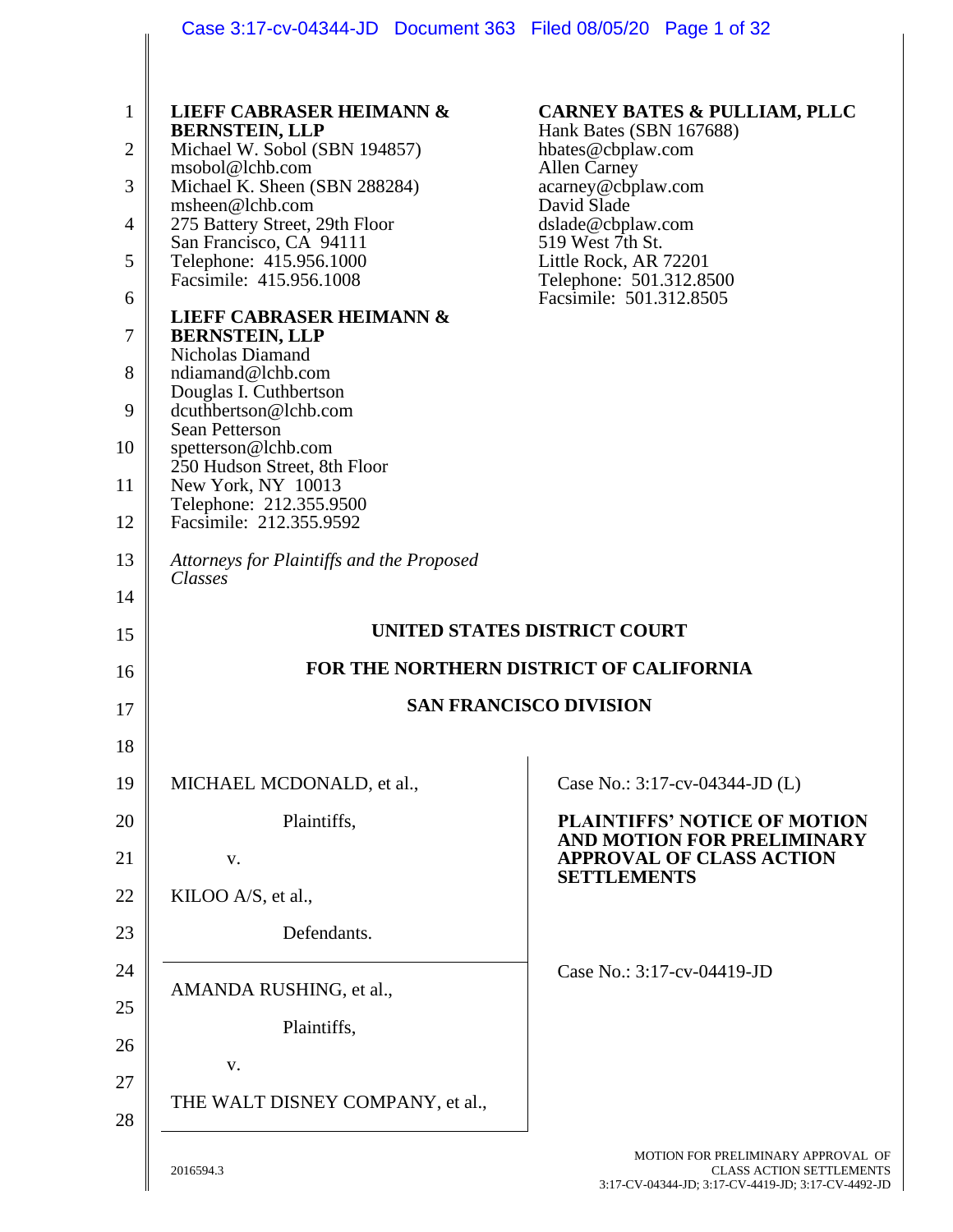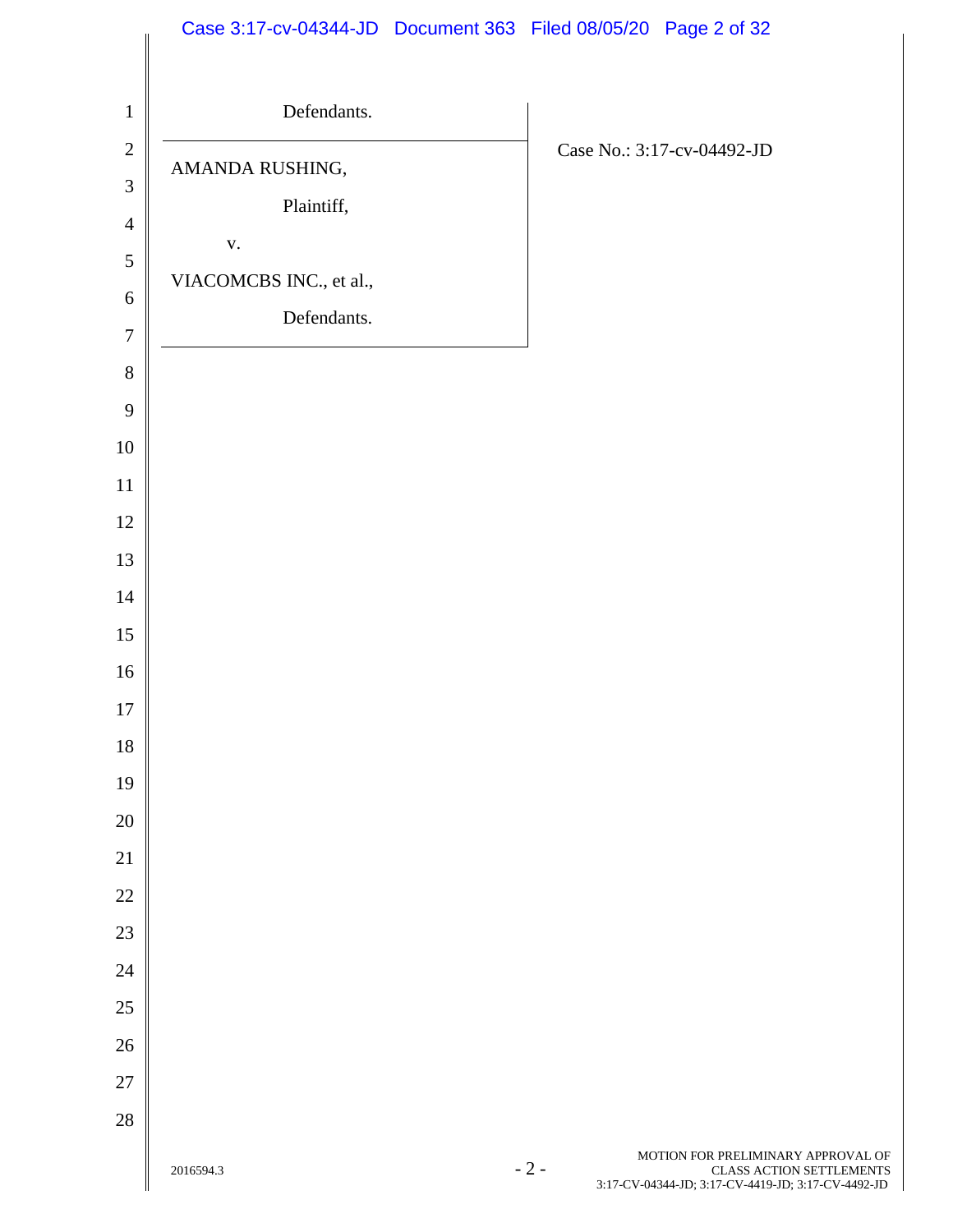|                |           |           | Case 3:17-cv-04344-JD  Document 363  Filed 08/05/20  Page 3 of 32                                                                              |      |
|----------------|-----------|-----------|------------------------------------------------------------------------------------------------------------------------------------------------|------|
|                |           |           |                                                                                                                                                |      |
| 1              |           |           | <b>TABLE OF CONTENTS</b>                                                                                                                       |      |
| $\overline{2}$ |           |           |                                                                                                                                                | Page |
| 3              |           |           | NOTICE OF MOTION AND MOTION FOR PRELIMINARY APPROVAL OF CLASS                                                                                  |      |
| 4              |           |           |                                                                                                                                                |      |
| 5              | Ι.        |           |                                                                                                                                                |      |
| 6              | II.       |           |                                                                                                                                                |      |
|                | Ш.        |           |                                                                                                                                                |      |
| 7<br>8         |           | A.        | SDK Defendants AdColony, Chartboost, Flurry, InMobi, ironSource,                                                                               |      |
|                |           |           | Strict Prohibition on Behavioral Advertising in Thousands of Apps  5<br>1.                                                                     |      |
| 9<br>10        |           |           | 2.<br>Strict Prohibition on Behavioral Advertising in Any App Where the                                                                        |      |
| 11             |           |           | 3.<br>Enhancements to Defendants' Intake Process and Dashboards to<br>Improve Screening of Child-Directed Apps and Educate Developers 7        |      |
| 12             |           | <b>B.</b> |                                                                                                                                                |      |
|                |           | C.        |                                                                                                                                                |      |
| 13             |           |           | 1.                                                                                                                                             |      |
| 14             |           |           | 2.                                                                                                                                             |      |
| 15             |           |           | 3.                                                                                                                                             |      |
|                | IV.       |           |                                                                                                                                                |      |
| 16             | V.        |           | THE SETTLEMENTS ARE FAIR, REASONABLE, AND ADEQUATE 11                                                                                          |      |
| 17             |           | Α.        |                                                                                                                                                |      |
| 18             |           | <b>B.</b> |                                                                                                                                                |      |
|                |           | C.        |                                                                                                                                                |      |
| 19             |           |           | 1.                                                                                                                                             |      |
| 20             |           |           | 2.<br>Class Counsel Will Seek Reasonable Attorney's Fees and                                                                                   |      |
| 21             |           | D.        |                                                                                                                                                |      |
| 22             |           | E.        | The Settlements Satisfy the District's Procedural Guidance.  17                                                                                |      |
| 23             |           |           | There Are Only Minor Differences Between the Settlement Classes<br>1.<br>and Those in the Operative Complaints (Procedural Guidance 1(a)).  17 |      |
| 24             |           |           | The Releases Mirror the Allegations in the Complaint (Procedural<br>2.                                                                         |      |
| 25             |           |           | 3.<br>Settlement Administrator Selection Process (Procedural Guidance                                                                          |      |
| 26             |           |           | 4.                                                                                                                                             |      |
| 27             |           |           | 5.                                                                                                                                             |      |
| 28             |           |           | 6.                                                                                                                                             |      |
|                | 2016594.3 |           | MOTION FOR PRELIMINARY APPROVAL OF<br>$-i-$<br><b>CLASS ACTION SETTLEMENTS</b><br>3:17-CV-04344-JD; 3:17-CV-4419-JD; 3:17-CV-4492-JD           |      |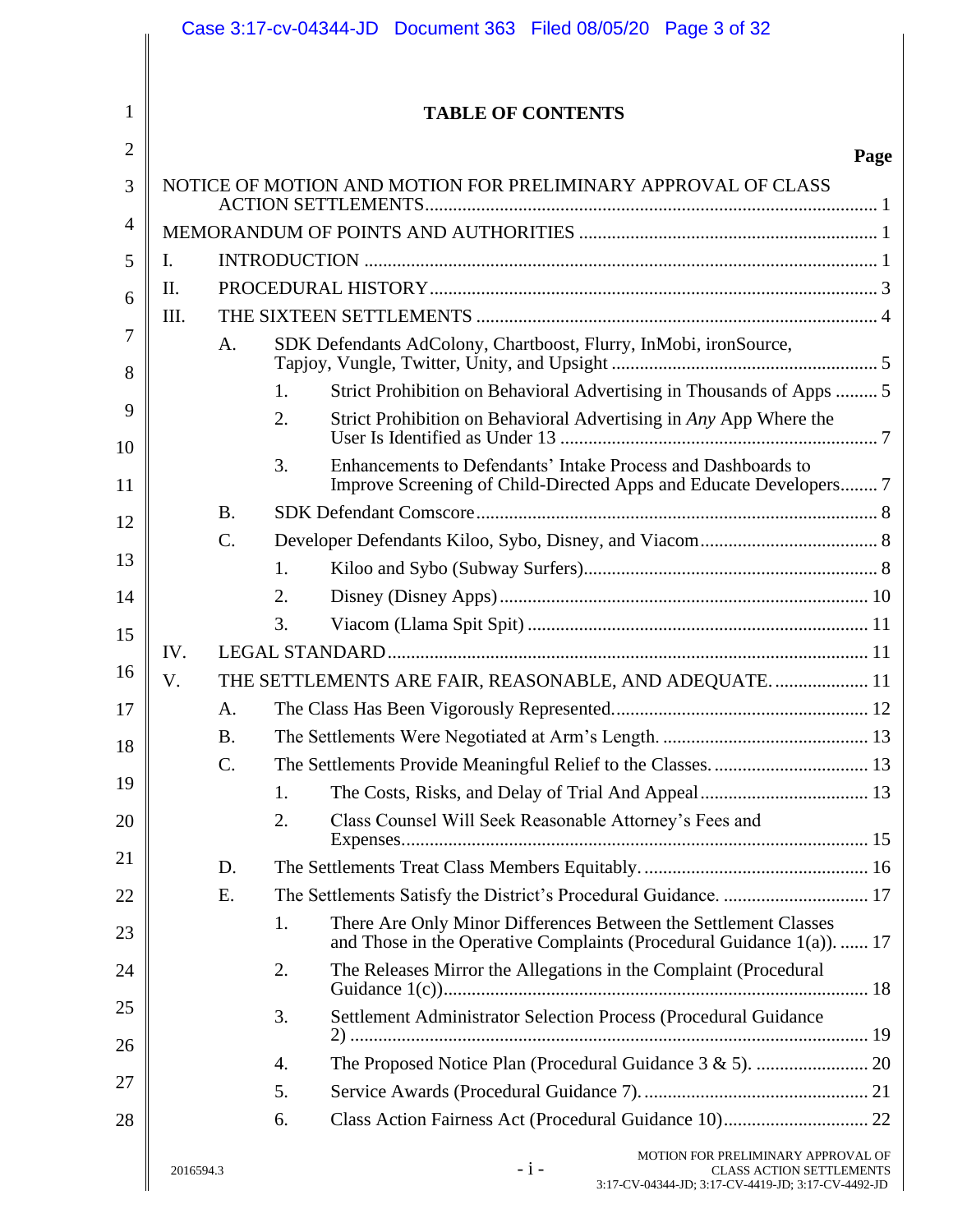|                |           | Case 3:17-cv-04344-JD  Document 363  Filed 08/05/20  Page 4 of 32                                                                      |
|----------------|-----------|----------------------------------------------------------------------------------------------------------------------------------------|
|                |           |                                                                                                                                        |
| $\mathbf{1}$   |           | <b>TABLE OF CONTENTS</b>                                                                                                               |
| $\overline{2}$ |           | (continued)<br>Page                                                                                                                    |
| 3              | VI.       |                                                                                                                                        |
| $\overline{4}$ |           | 1.                                                                                                                                     |
| $\mathfrak{S}$ | VII.      | 2.                                                                                                                                     |
| 6              | VIII.     |                                                                                                                                        |
| $\tau$         |           |                                                                                                                                        |
| 8              |           |                                                                                                                                        |
| 9              |           |                                                                                                                                        |
| 10             |           |                                                                                                                                        |
| 11             |           |                                                                                                                                        |
| 12             |           |                                                                                                                                        |
| 13             |           |                                                                                                                                        |
| 14             |           |                                                                                                                                        |
| 15             |           |                                                                                                                                        |
| 16             |           |                                                                                                                                        |
| 17             |           |                                                                                                                                        |
| 18             |           |                                                                                                                                        |
| 19             |           |                                                                                                                                        |
| 20             |           |                                                                                                                                        |
| 21             |           |                                                                                                                                        |
| 22             |           |                                                                                                                                        |
| 23             |           |                                                                                                                                        |
| 24             |           |                                                                                                                                        |
| 25             |           |                                                                                                                                        |
| 26             |           |                                                                                                                                        |
| 27             |           |                                                                                                                                        |
| 28             |           |                                                                                                                                        |
|                | 2016594.3 | MOTION FOR PRELIMINARY APPROVAL OF<br>$-ii -$<br><b>CLASS ACTION SETTLEMENTS</b><br>3:17-CV-04344-JD; 3:17-CV-4419-JD; 3:17-CV-4492-JD |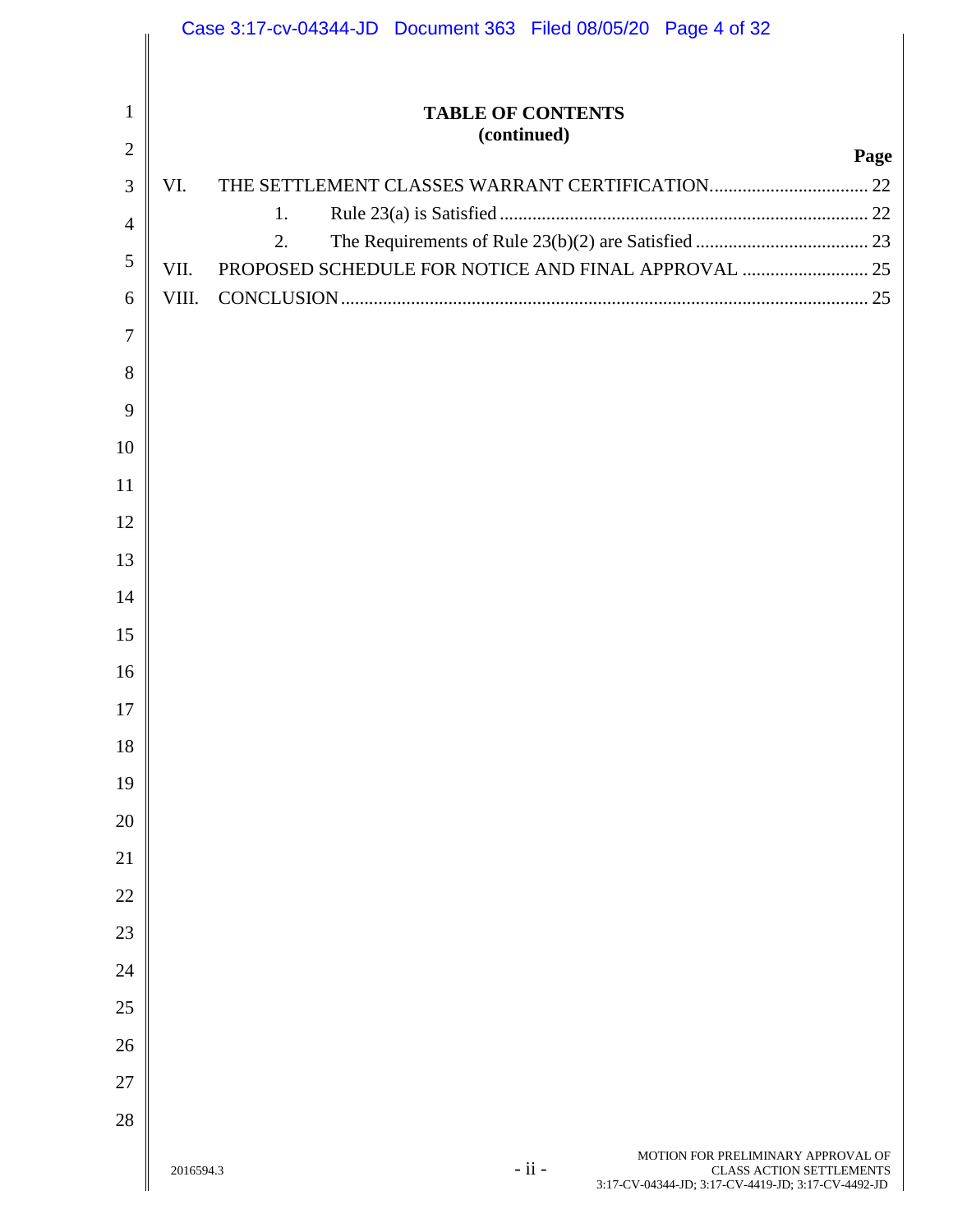|                | Case 3:17-cv-04344-JD  Document 363  Filed 08/05/20  Page 5 of 32                                                                                   |
|----------------|-----------------------------------------------------------------------------------------------------------------------------------------------------|
|                |                                                                                                                                                     |
| 1              | <b>TABLE OF AUTHORITIES</b>                                                                                                                         |
| $\overline{2}$ | Page(s)                                                                                                                                             |
| 3              | <b>CASES</b>                                                                                                                                        |
| 4              | Campbell v. Facebook,                                                                                                                               |
| 5              | Campbell v. Facebook,                                                                                                                               |
| 6<br>7         | Churchill Vill. L.L.C. v. Gen. Elec.,                                                                                                               |
| 8              | Harris v. Vector Mktg. Corp.,                                                                                                                       |
| 9              | In re Bluetooth Headset Prods. Liab. Litig.,                                                                                                        |
| 10             |                                                                                                                                                     |
| 11             | In re Facebook Biometric Info. Privacy Litig.,                                                                                                      |
| 12<br>13       | In Re: Vizio, Inc., Consumer Privacy Litig.,                                                                                                        |
| 14             | In re Volkswagen "Clean Diesel" Mktg., Sales Practices & Prods. Liab. Litig.,                                                                       |
| 15<br>16       | In re Yahoo! Inc. Customer Data Sec. Breach Litig.,                                                                                                 |
| 17             | Jordan v. Los Angeles County,<br>22                                                                                                                 |
| 18<br>19       | Knight v. Red Door Salons, Inc.,                                                                                                                    |
| 20             | Matera v. Google Inc.,                                                                                                                              |
| 21             |                                                                                                                                                     |
| 22             | Parsons v. Ryan,                                                                                                                                    |
| 23             | Rodriguez v. Hayes,                                                                                                                                 |
| 24             | Rodriguez v. West Publishing Corp.,                                                                                                                 |
| 25             |                                                                                                                                                     |
| 26             | The Civ. Rts. Educ. & Enf't Ctr. v. RLJ Lodging Tr.,                                                                                                |
| 27<br>28       | Wal-Mart Stores, Inc. v. Dukes,                                                                                                                     |
|                | MOTION FOR PRELIMINARY APPROVAL OF<br>- iii -<br>2016594.3<br><b>CLASS ACTION SETTLEMENTS</b><br>3:17-CV-04344-JD; 3:17-CV-4419-JD; 3:17-CV-4492-JD |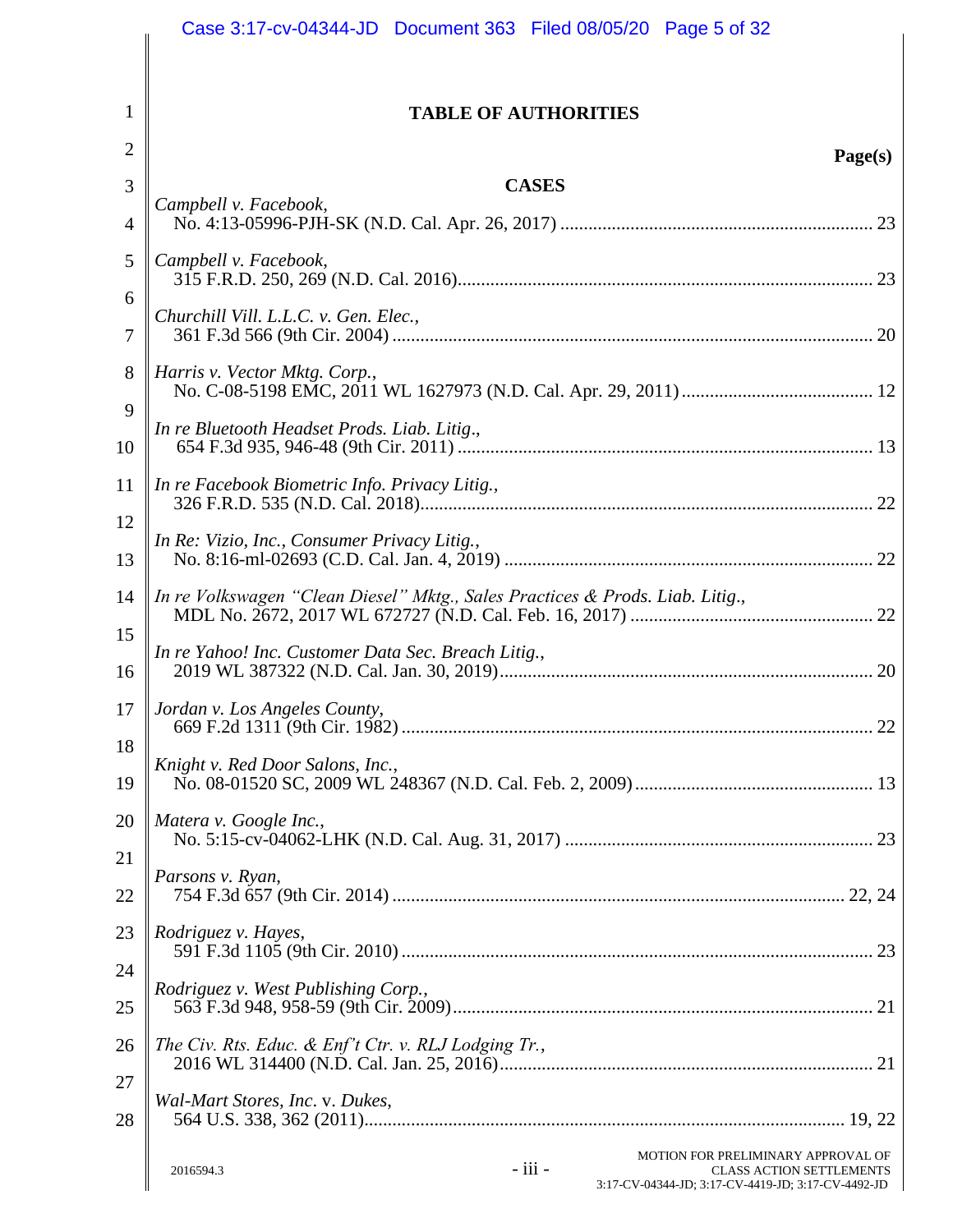|                | Case 3:17-cv-04344-JD  Document 363  Filed 08/05/20  Page 6 of 32                                             |
|----------------|---------------------------------------------------------------------------------------------------------------|
|                |                                                                                                               |
|                |                                                                                                               |
| 1              | <b>TABLE OF CONTENTS</b><br>(continued)                                                                       |
| 2              | Page                                                                                                          |
| 3              | <b>STATUTES</b>                                                                                               |
| $\overline{4}$ |                                                                                                               |
| 5              | Children's Online Privacy Protection Act ("COPPA") Rule,                                                      |
|                | <b>OTHER AUTHORITIES</b>                                                                                      |
| 6              |                                                                                                               |
| $\overline{7}$ |                                                                                                               |
| 8              |                                                                                                               |
| 9              |                                                                                                               |
| 10             |                                                                                                               |
|                |                                                                                                               |
| 11             |                                                                                                               |
| 12             |                                                                                                               |
| 13             |                                                                                                               |
| 14             |                                                                                                               |
| 15             |                                                                                                               |
|                |                                                                                                               |
| 16             |                                                                                                               |
|                |                                                                                                               |
| 18             |                                                                                                               |
| 19             |                                                                                                               |
| 20             |                                                                                                               |
|                | <b>REGULATIONS</b>                                                                                            |
| 21             |                                                                                                               |
| 22             |                                                                                                               |
| 23             |                                                                                                               |
| 24             |                                                                                                               |
| 25             |                                                                                                               |
|                |                                                                                                               |
| 26             |                                                                                                               |
| 27             |                                                                                                               |
| 28             |                                                                                                               |
|                | MOTION FOR PRELIMINARY APPROVAL OF                                                                            |
|                | $-iv -$<br>2016594.3<br><b>CLASS ACTION SETTLEMENTS</b><br>3:17-CV-04344-JD; 3:17-CV-4419-JD; 3:17-CV-4492-JD |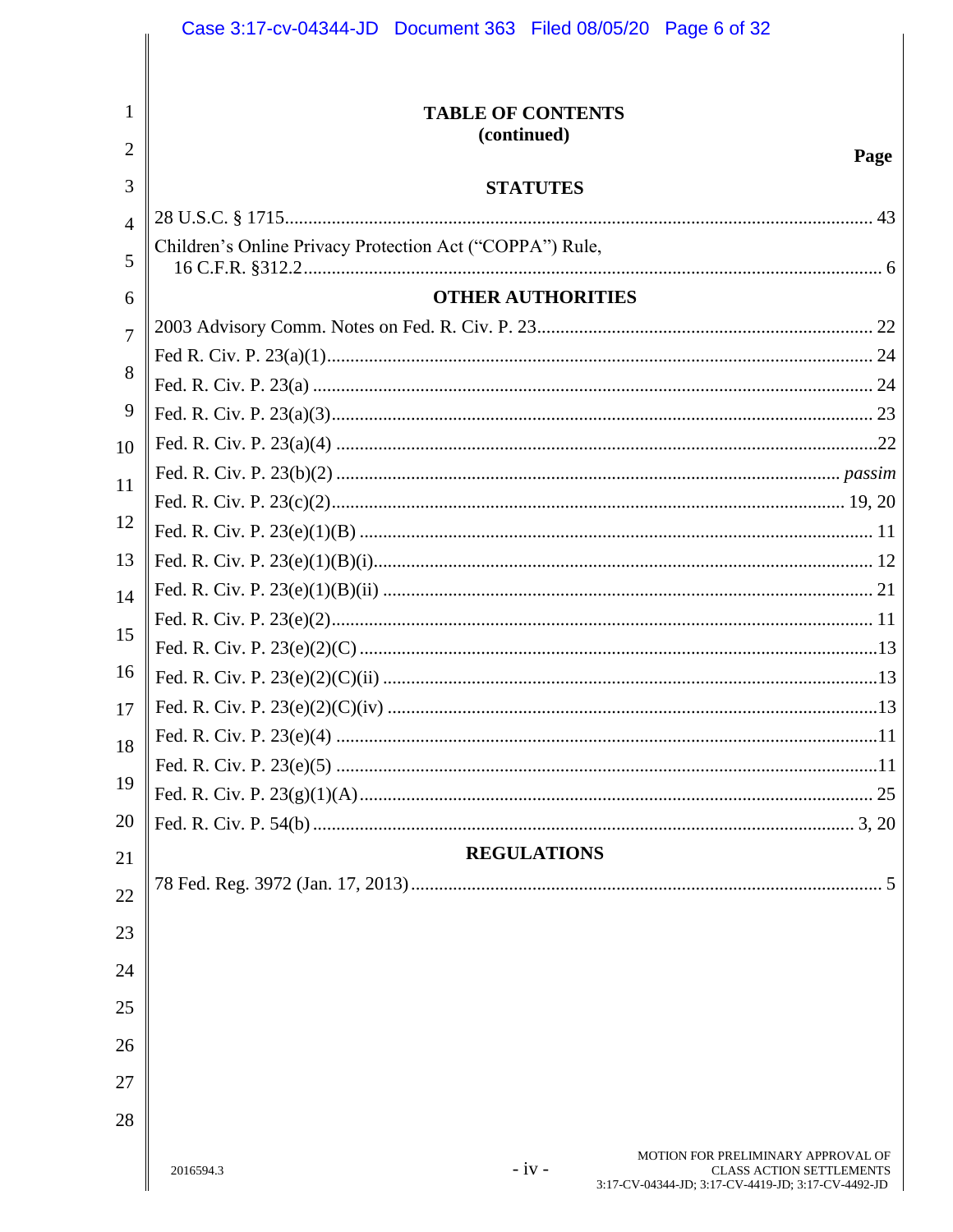1 2

3

4

5

# <span id="page-6-0"></span>**NOTICE OF MOTION AND MOTION FOR PRELIMINARY APPROVAL OF CLASS ACTION SETTLEMENTS**

PLEASE TAKE NOTICE that on September 10, 2020, at 10:00 a.m., or soon thereafter in accordance with General Order No. 72-5, Plaintiffs<sup>1</sup> will and hereby do move the Court for an order granting preliminary approval of sixteen proposed settlements with all Defendants<sup>2</sup> in these coordinated Actions (*i.e.*, the *Kiloo* Action, the *Disney* Action, and the *Viacom* Action).

6 7 8 9 10 11 12 13 14 15 16 17 Plaintiffs request that the Court: (1) find it will likely approve the settlements; (2) find it will likely certify the settlement classes for settlement purposes; (3) appoint Plaintiffs as class representatives for the settlement classes for purposes of disseminating notice; (4) appoint Lieff, Cabraser, Heimann & Bernstein, LLP and Carney Bates & Pulliam PLLC (collectively, "Class Counsel") as counsel for the settlement classes; (5) direct notice to the settlement classes in connection with the settlements, and approve the form and manner thereof; (6) authorize retention of the Angeion Group ("Angeion") as settlement administrator; and (7) set a schedule for final approval of the settlements and Plaintiffs' request for attorneys' fees and expenses. This motion is supported by the memorandum of points and authorities, the Joint Declaration of Michael W. Sobol and Hank Bates ("Joint Decl."), the Joint Declaration of Nicholas Diamand and Allen Carney ("Joint Fees Decl."), the Declaration of Steven Weisbrot ("Angeion Decl."), all papers and records on file in this matter, and such other matters as the Court may consider.

<span id="page-6-1"></span>18 19

# **MEMORANDUM OF POINTS AND AUTHORITIES**

# <span id="page-6-2"></span>**I. INTRODUCTION**

20 21 22 23 24 25 26 27 28  $2016594.3$  - 1 -MOTION FOR PRELIMINARY APPROVAL OF CLASS ACTION SETTLEMENTS 3:17-CV-04344-JD; 3:17-CV-4419-JD; 3:17-CV-4492-JD Plaintiffs respectfully submit for the Court's approval sixteen proposed Class Action Settlement Agreements (the "Settlements"), which together resolve the three related children's privacy Actions on the eve of briefing class certification and represent a milestone achievement <sup>1</sup> Plaintiffs are: Michael McDonald, Tamara Draut, Dominique Murillo, Amanda Rushing, Ashley Supernault, Julie Remold, and Ted Poon. <sup>2</sup> Defendants are: (i) Kiloo A/S ("Kiloo"); Sybo ApS ("Sybo"); The Walt Disney Co., Disney Enterprises, Inc., and Disney Electronic Content, Inc. (collectively, "Disney"); and ViacomCBS Inc. and Viacom International Inc. (collectively, "Viacom") (together, the "Developer Defendants"); and (ii) AdColony, Inc. ("AdColony"); Chartboost, Inc. ("Chartboost"); Flurry, Inc. ("Flurry"); InMobi Pte Ltd. ("InMobi"); ironSource USA Inc. ("ironSource"); Tapjoy, Inc. ("Tapjoy"); Vungle, Inc. ("Vungle"); Twitter Inc. and MoPub, Inc. (collectively, "Twitter"); Comscore, Inc. and Full Circle Studies, Inc. (collectively, "Comscore"); Unity Technologies SF ("Unity"); and Upsight, Inc. ("Upsight") (together, the "SDK Defendants").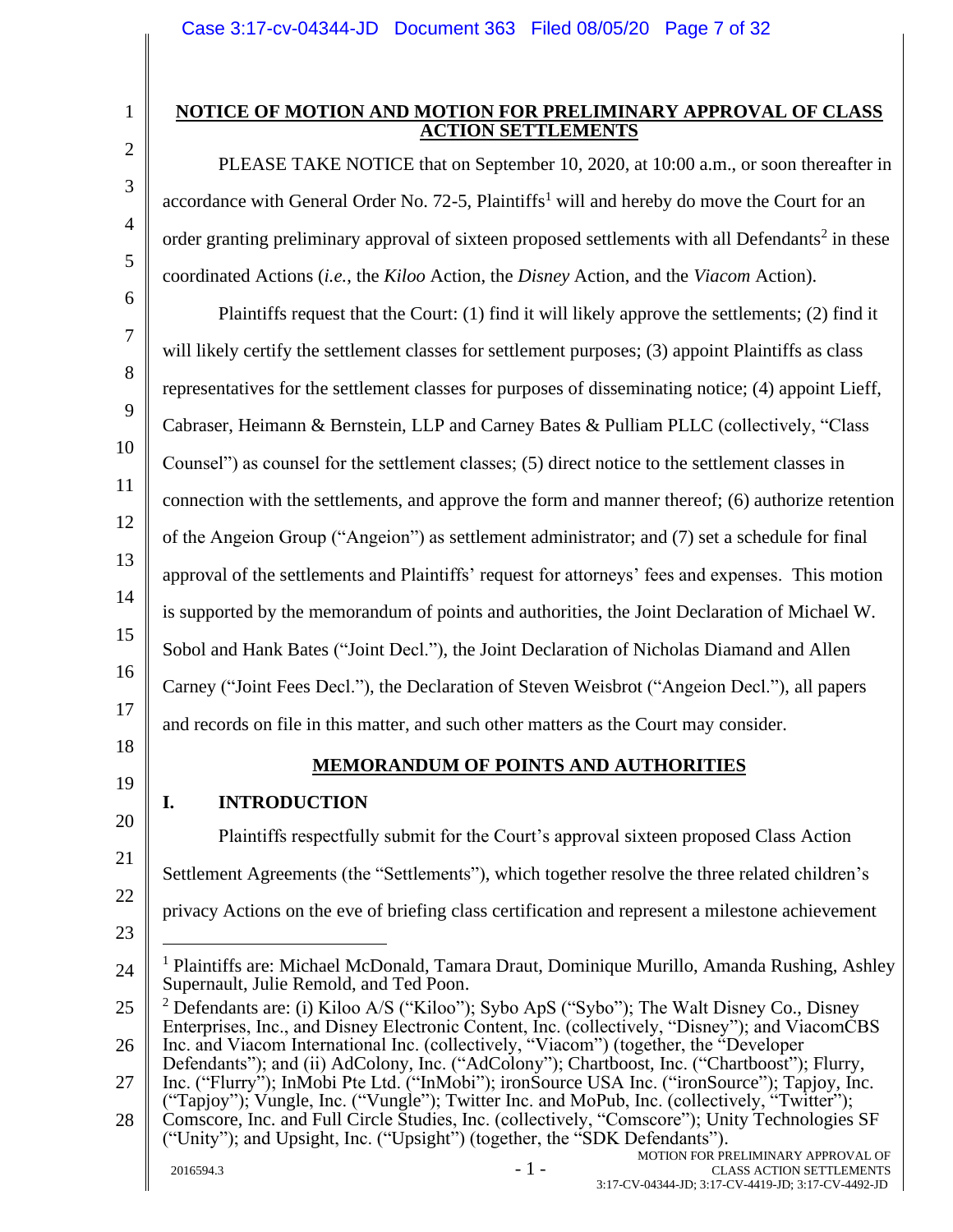#### Case 3:17-cv-04344-JD Document 363 Filed 08/05/20 Page 8 of 32

1 2 3 4 5 for privacy protection in a rapidly developing mobile advertising ecosystem. The Settlements implement changes and require certain conduct, some of which apply not only in the apps identified in the Complaint but also in thousands of other child-directed and mixed-audience apps, that will provide protections that exceed existing requirements relating to the collection, use, and monetization of children's personal data.

6 7 8 9 10 11 12 13 14 15 Plaintiffs commenced these Actions after rigorous forensic analysis to prevent Defendants from intruding upon parents' and their children's privacy in violation of firmly established social privacy norms, embodied in traditional state-law remedies and federal statutes. Plaintiffs allege a common course of conduct whereby Defendants embedded code in mobile games (the "Gaming Apps")<sup>3</sup> permitting the exfiltration and commercial use of children's personal data, including tracking children over time. After nearly three years of hard-fought litigation, the parties reached Settlements that call for, *inter alia*: (1) limitations on the collection and use of children's personal data, (2) business practice requirements that exceed existing requirements, and (3) injunctive relief that for most Settlements will be extended industry-wide to cover thousands of apps played by children.

16 17 18 19 20 21 22 23 24 25 The Settlements satisfy the requirements for preliminary approval. Each balances immediate injunctive relief with the risks of further litigation, and class members (other than Class Representatives) will release no monetary claims. Further, the Settlements are wellinformed by a comprehensive pre-filing investigation (including forensic analyses of the Gaming Apps), zealous advocacy by the parties (including two rounds of motions to dismiss), and ten months of extensive discovery (including review of over 150,000 documents, 17 depositions, and source code inspection). Finally, the Settlements are the product of arms-length, non-collusive negotiations aided by the assistance of three highly qualified mediators in Judge Jay Gandhi (Ret.), Lexi W. Myer, and Cathy Yanni. While class notice is not mandatory under Rule 23(b)(2), the parties propose a robust online notice campaign and a settlement website.

26

<sup>28</sup> <sup>3</sup> The Gaming Apps refer to the apps specified in each case: Subway Surfers in the *Kiloo* Action; Princess Palace Pets and three versions of Where's My Water? in the *Disney* Action; and Llama Spit Spit in the *Viacom* Action.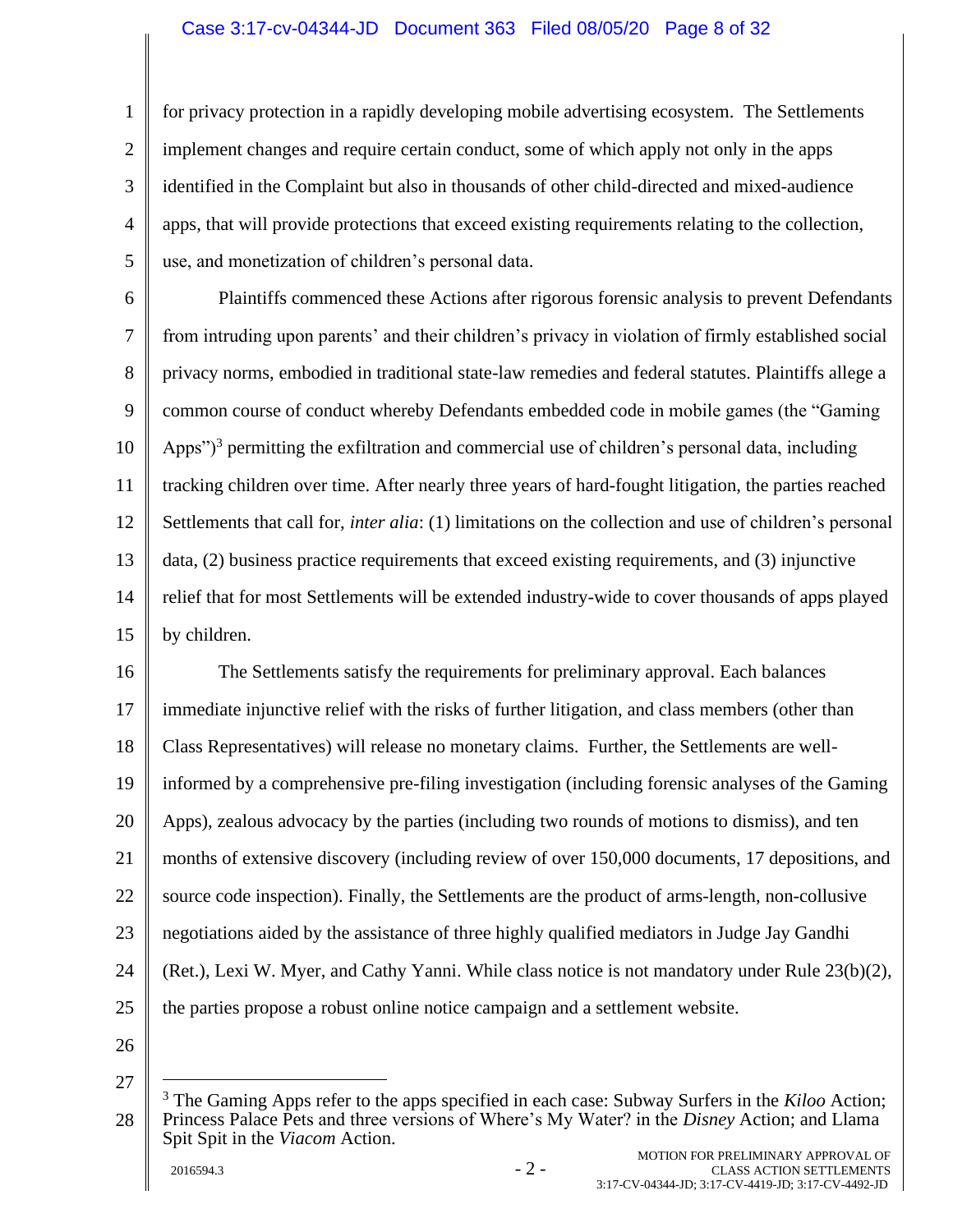1

# <span id="page-8-0"></span>**II. PROCEDURAL HISTORY**

2 3 4 5 6 7 8 9 10 Following a robust forensic examination of the Gaming Apps and Defendants' roles in the online advertising ecosystem, Plaintiffs filed the three Actions in July and August 2017, which were then related for coordinated proceedings. *See Kiloo*, Dkt. 60. According to their Amended Complaints, Plaintiffs allege that the Developer Defendants created the Gaming Apps and contracted with the SDK Defendants to embed their code ("software development kits" or "SDKs") into those apps to exfiltrate personal data for commercial gain, including from children users.<sup>4</sup> Plaintiffs further allege that Defendants' failure to obtain parental consent to collect and use that data constitutes an egregious violation of traditional social norms concerning privacy and children's vulnerability.<sup>5</sup>

11 12 13 14 15 16 17 18 19 In the first eighteen months of litigation, the parties briefed and argued a motion to compel arbitration by Viacom, and multiple motions to dismiss (including six Defendant-specific motions and two consolidated motions applicable to all Actions). *Kiloo*, Dkts. 113, 114, 115, 193, 195, 202, 204, 205; *Viacom*, Dkt. 66. On May 22, 2019, this Court issued an order largely denying Defendants' motions to dismiss. *Kiloo*, Dkt. 270. As a result, Plaintiffs proceeded on claims of intrusion upon seclusion and claims under the California Constitutional Right to Privacy in all Actions; a claim under the New York General Business Law, Section 349, in the *Kiloo* and *Disney* Actions, and claims under the California Unfair Competition Law and Massachusetts's statutory right to privacy in the *Disney* Action.

20 21 22 23 24 25 In early February 2020, the parties conducted three separate day-long mediation sessions before Judge Jay Gandhi (Ret.) and Lexi W. Myer.<sup>6</sup> Thereafter, and continuing through early April, Plaintiffs mediated and negotiated directly with Defendants, before reaching settlements in principle with each Defendant by early April. *See Kiloo*, Dkts. 337-344, 348; *Disney*, Dkts. 141- 43, 145-46; *Viacom*, Dkts. 116-118. Since then, the parties have engaged in extensive negotiations to finalize the text of the agreements themselves, as well as a notice plan and

<sup>4</sup> *See Kiloo*, Dkt. 268-1 ¶ 20; *Disney*, Dkt. 117-1 ¶ 19; *Viacom*, Dkt. 90-1 ¶ 12.

<sup>27</sup> 28 5 *See Kiloo*, Dkt. 268-1 ¶¶ 125-76; *Disney*, Dkt. 117-1 ¶¶ 134-81; *Viacom*, Dkt. 90-1 ¶¶ 72-122. <sup>6</sup> In addition, Plaintiffs mediated before Cathy Yanni at JAMS with Defendants AdColony and Chartboost on December 13, 2019, and with AdColony again on January 22, 2020.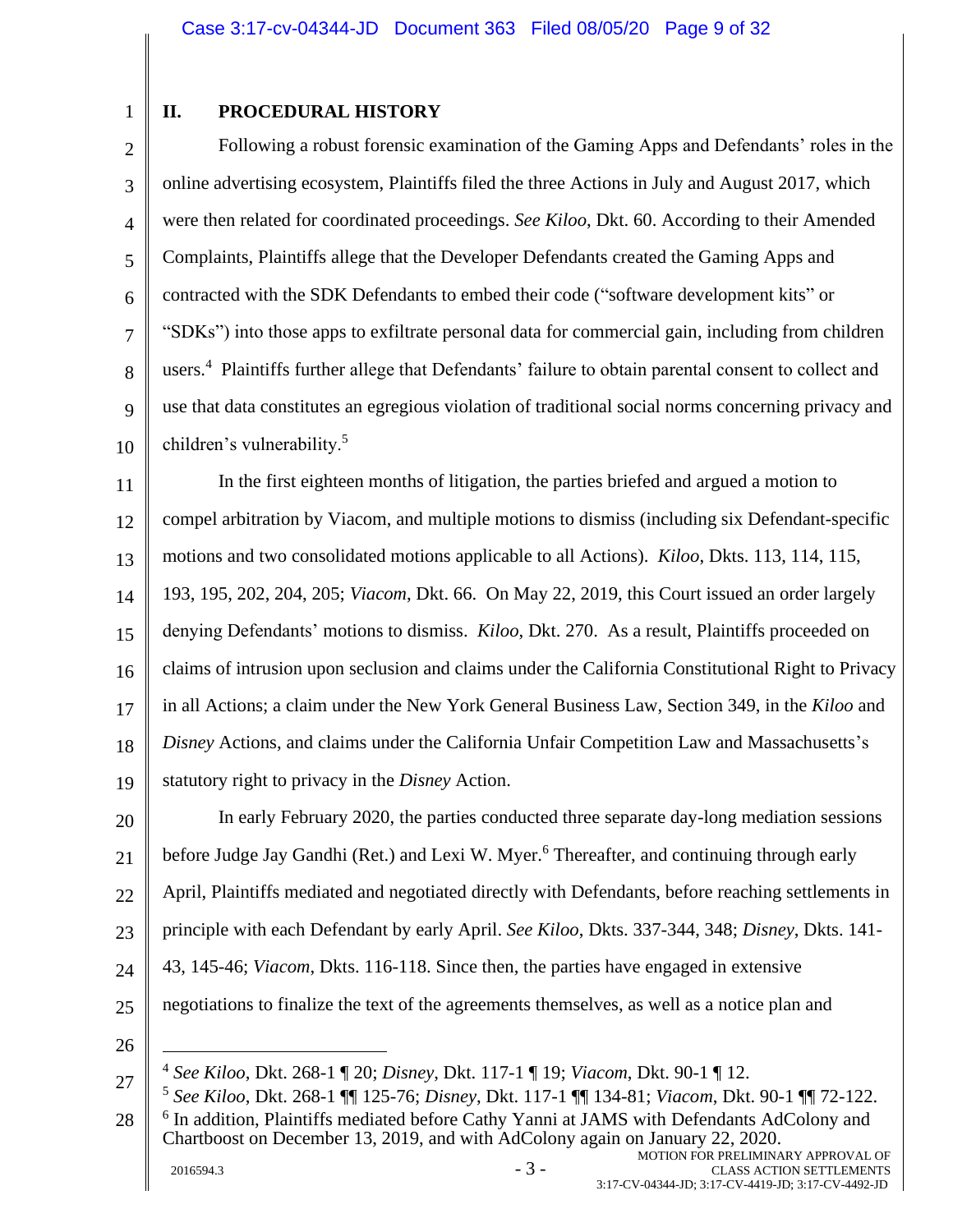1 proposed orders for the Court.

2

# <span id="page-9-0"></span>**III. THE SIXTEEN<sup>7</sup> SETTLEMENTS**

3 4 5 6 7 The Settlements (Joint Decl. Exs. 1-16) provide significant and far-reaching relief for class members, with most providing relief not only in the 6 Gaming Apps at issue in these Actions but also across *thousands* of apps embedded with the SDK Defendants' technology, and dozens of Disney apps. And while each Settlement was negotiated separately, they share three foundational principles.

8 9 10 11 12 13 14 *First*, the Settlements provide stringent privacy protections, in some cases exceeding federal limitations on how children's personal data<sup>8</sup> may be collected and used, to prevent Defendants and others from tracking children over time and across apps for commercial purposes. Children will be protected from advertising based on *any* past online activities or *any* previously collected data in the subject app or anywhere else on the internet. No personal data collected from a current app session can be used *in any manner* to target that user in *future* sessions in the same app, across other apps, or elsewhere on the internet.

15 16 17 18 19 20 21 *Second*, the Settlements mandate business practices including those that *exceed* prevailing industry standards and federal requirements, ensuring app developers and their SDK partners proactively protect children's privacy in an ecosystem that is largely unpoliced. These requirements also benefit parents because they will be implemented in the covered apps without the need to obtain parental consent or other affirmative action, as parents' ability to monitor children's privacy is hampered by the complexity, information imbalance, and hidden nature of the tracking technology at issue.

22

*Third*, much of the core injunctive relief provided through the Settlements will apply

- 23 industry-wide, extending to thousands of apps popular with children. Because the SDK
- 24 Defendants represent a significant portion of the mobile advertising industry, the Settlements
- 25 collectively cover a large number of current and future apps aimed at children. Moreover, the
- 26

28 <sup>8</sup> Each Settlement that refers to personal data defines it consistent with the Children's Online Privacy Protection Act ("COPPA") Rule, 16 C.F.R. §312.2, and with the Amended Complaint in each Action.

<sup>27</sup> <sup>7</sup> Although there are fifteen Defendants across the Actions, there are *sixteen* settlements because separate settlements with Upsight were reached in both the *Disney* and *Viacom* Actions.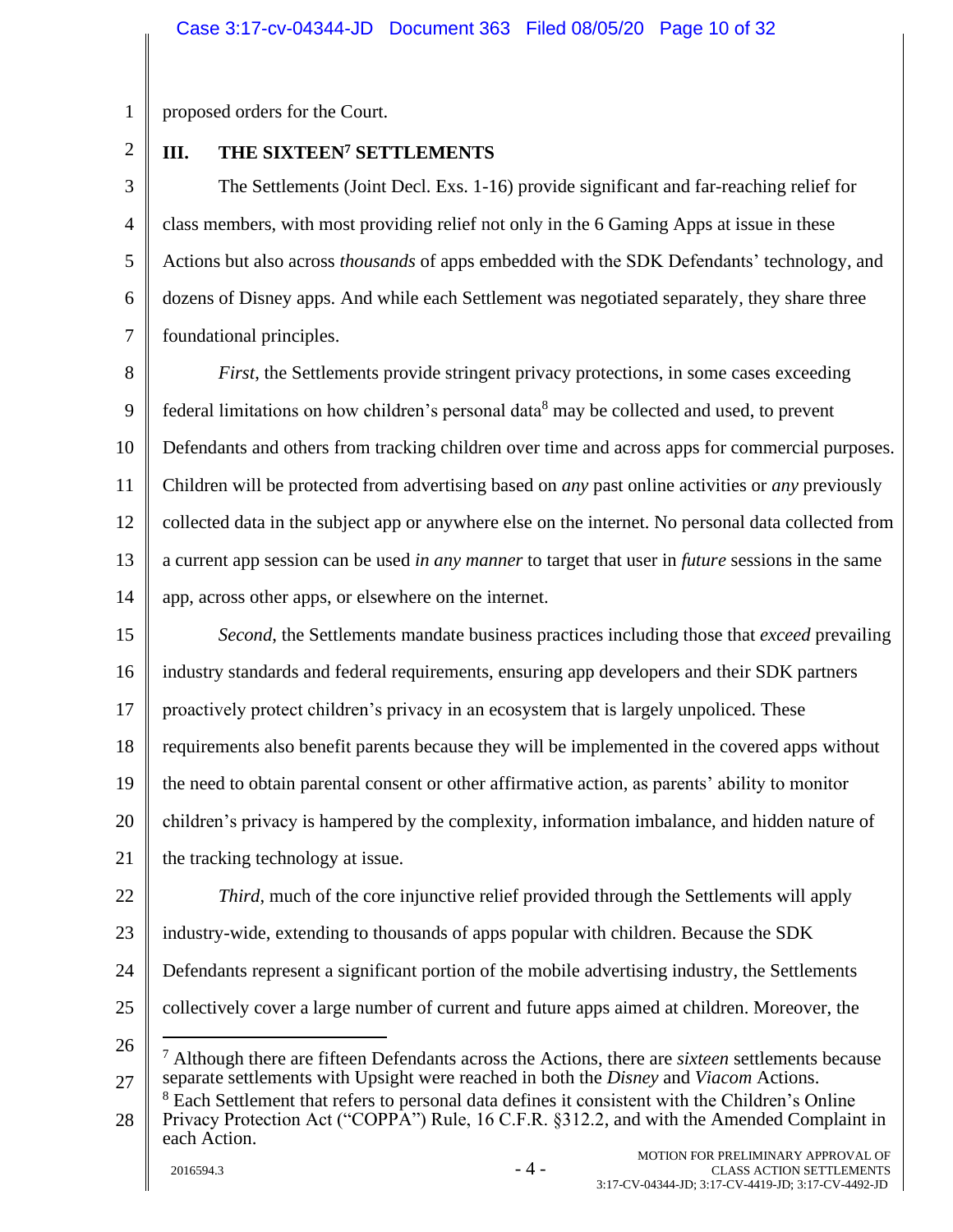<span id="page-10-1"></span><span id="page-10-0"></span>1 2 3 4 5 6 7 8 9 10 11 12 13 14 15 16 17 18 19 20 21 22 23 24 25 26 27 28 Settlements will increase protections for children playing one of the world's most popular mobile gaming apps (Subway Surfers), and apps developed by Disney, Viacom, and Kiloo/Sybo. **A. SDK Defendants AdColony, Chartboost, Flurry, InMobi, ironSource, Tapjoy, Vungle, Twitter, Unity, and Upsight**  All SDK Defendants' Settlements include requirements extending beyond the six Gaming Apps, to thousands of other apps containing their SDKs. The Settlements with all SDK Defendants except Comscore feature three common components: (1) a prohibition on behavioral advertising to children; (2) a requirement that advertising services be limited to contextual advertising<sup>9</sup> in *any* app where the user identifies as a child under thirteen; and (3) requirements in the enrollment process for app developers to (i) educate app developers and (ii) enable these SDK Defendants to screen apps for child-directed content. **1. Limiting Advertising to Contextual Advertising (and Prohibiting Behavioral Advertising) in Thousands of Apps** At their core, the Settlements with the SDK Defendants—except Comscore, discussed *infra*, which uses a different technology and has thus agreed to unique relief—place strict limitations on thousands of child-directed apps so that, at minimum, only contextual advertising is served to children under thirteen. *See* Joint Decl. ¶¶ 25(a), 25(d), 25(g), 25(h), 25(j). The parties employed three methods to identify the apps that would be subject to injunctive relief under the Settlements. *First*, through forensic analysis, Class Counsel identified tens of thousands of apps that (i) are featured in Google's Designed for Families program, the Family section of Google Play, and the Kids Category of the Apple App Store; and (ii) contain these Defendants' SDKs. Altogether, as detailed below, Class Counsel identified 16,093 unique apps (with approximately 63,388 versions) across relevant SDK Defendants:  $9$  The terms "contextual advertising" and "behavioral advertising" are often inconsistently defined, albeit generally recognized as mutually exclusive forms of advertising (*i.e.*, contextual advertising is *not* behavioral advertising, and vice versa). In light of this ambiguity in the law, where relevant, the Settlements adopt a definition for contextual advertising that is consistent with the Federal Trade Commission's ("FTC") articulation of that term. *See* 78 Fed. Reg. 3972, 3979 n. 94 (Jan. 17, 2013). This definitional clarity is critically important, as a more robust definition of contextual advertising thereby serves to limit the potential scope of behavioral advertising.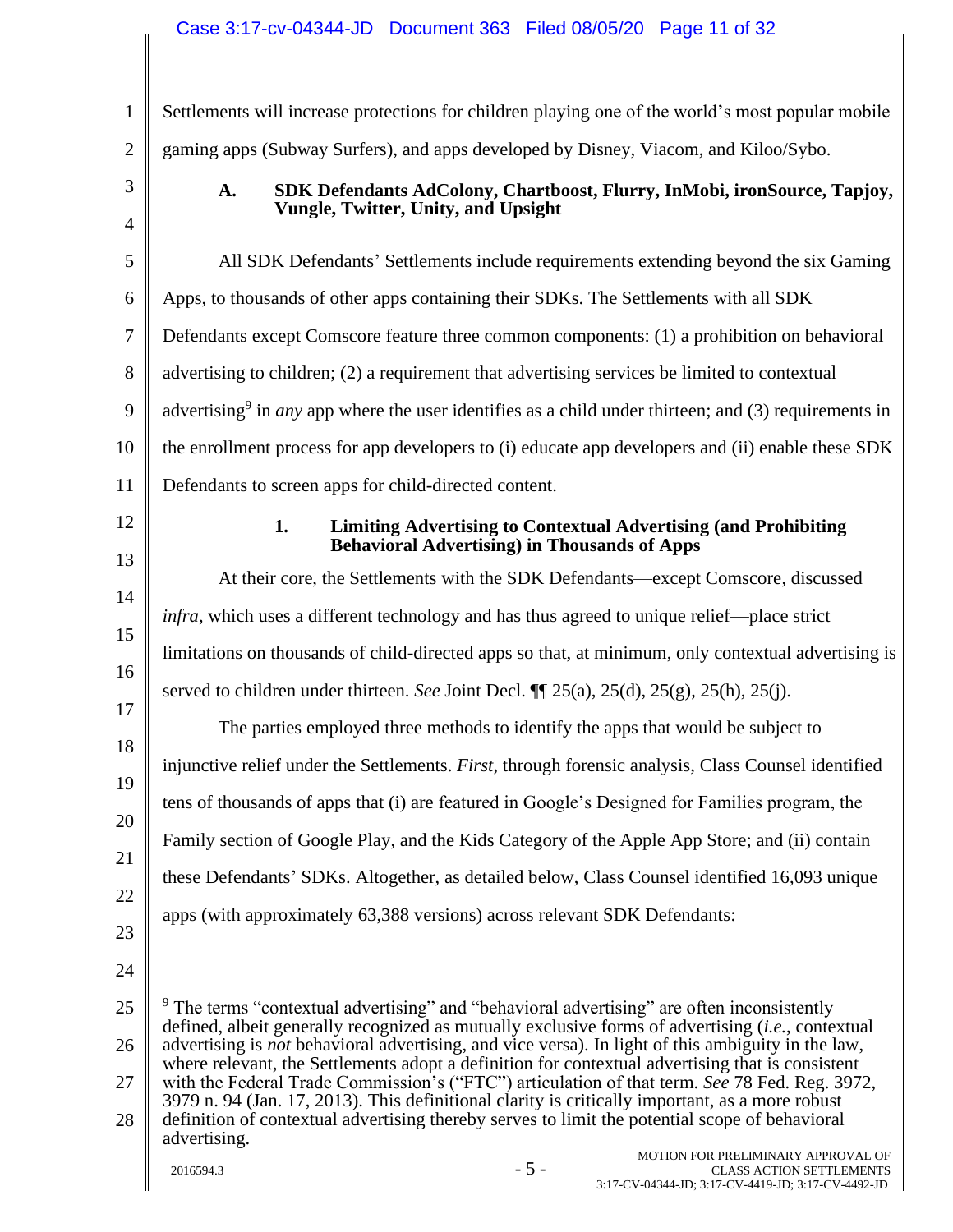|                                  |           |                                                                                                  | Case 3:17-cv-04344-JD Document 363 Filed 08/05/20 Page 12 of 32                                                                                                                                                                                                                                                                                                                                                                                                                                                        |                                                                |  |
|----------------------------------|-----------|--------------------------------------------------------------------------------------------------|------------------------------------------------------------------------------------------------------------------------------------------------------------------------------------------------------------------------------------------------------------------------------------------------------------------------------------------------------------------------------------------------------------------------------------------------------------------------------------------------------------------------|----------------------------------------------------------------|--|
|                                  |           |                                                                                                  |                                                                                                                                                                                                                                                                                                                                                                                                                                                                                                                        |                                                                |  |
| $\mathbf{1}$                     |           |                                                                                                  |                                                                                                                                                                                                                                                                                                                                                                                                                                                                                                                        |                                                                |  |
| $\overline{2}$                   |           | <b>Defendant</b>                                                                                 | <b>Number of Unique</b><br><b>Apps Detected</b>                                                                                                                                                                                                                                                                                                                                                                                                                                                                        | <b>Number of Versions</b><br><b>Detected</b>                   |  |
| 3                                |           | AdColony                                                                                         | 1,470                                                                                                                                                                                                                                                                                                                                                                                                                                                                                                                  | 5,597                                                          |  |
| 4                                |           | Chartboost                                                                                       | 2,626                                                                                                                                                                                                                                                                                                                                                                                                                                                                                                                  | 9,603                                                          |  |
|                                  |           | Flurry                                                                                           | 1,420                                                                                                                                                                                                                                                                                                                                                                                                                                                                                                                  | 4,527                                                          |  |
| 5                                |           | InMobi                                                                                           | 1,227                                                                                                                                                                                                                                                                                                                                                                                                                                                                                                                  | 4,612                                                          |  |
| 6                                |           | ironSource                                                                                       | 1,269                                                                                                                                                                                                                                                                                                                                                                                                                                                                                                                  | 7,769                                                          |  |
| 7                                |           | Tapjoy                                                                                           | 535                                                                                                                                                                                                                                                                                                                                                                                                                                                                                                                    | 2,162                                                          |  |
|                                  |           | Twitter                                                                                          | 1,981                                                                                                                                                                                                                                                                                                                                                                                                                                                                                                                  | 5,251                                                          |  |
| 8                                |           | Vungle                                                                                           | 2,197                                                                                                                                                                                                                                                                                                                                                                                                                                                                                                                  | 8,812                                                          |  |
| 9                                |           | <b>Unity Ads</b>                                                                                 | 3,339                                                                                                                                                                                                                                                                                                                                                                                                                                                                                                                  | 14,993                                                         |  |
| 10                               |           | Upsight                                                                                          | 29                                                                                                                                                                                                                                                                                                                                                                                                                                                                                                                     | 62                                                             |  |
|                                  |           | <b>TOTAL</b>                                                                                     | 16,093                                                                                                                                                                                                                                                                                                                                                                                                                                                                                                                 | 63,388                                                         |  |
| 13<br>14<br>15<br>16<br>17<br>18 |           | Settlements. See Joint Decl. ¶ 25(e).                                                            | as child-directed. See Joint Decl. $\mathbb{I}$ 25(d). Third, because the presence of child-centric words is a<br>strong indicator of an app's intended audience, each Settlement (except Unity) identifies over a<br>thousand popular apps that include child-centric words that will be subject to the relevant<br>Each of these SDK Defendants then agreed either (a) to stop providing any advertising<br>services in these identified apps, or (b) to limit its advertising service (i) exclusively to contextual |                                                                |  |
| 19                               |           |                                                                                                  | advertising or (ii) in some circumstances where the apps include age gates, exclusively to                                                                                                                                                                                                                                                                                                                                                                                                                             |                                                                |  |
| 20                               |           |                                                                                                  | contextual advertising for children who identify as under age 13. See Joint Decl. 125. And each                                                                                                                                                                                                                                                                                                                                                                                                                        |                                                                |  |
| 21                               |           |                                                                                                  | of these SDK Defendants has agreed to either delete or refrain from disclosing, using, or                                                                                                                                                                                                                                                                                                                                                                                                                              |                                                                |  |
| 22                               |           |                                                                                                  | benefiting from any personal data previously collected from child users in any apps identified                                                                                                                                                                                                                                                                                                                                                                                                                         |                                                                |  |
| 23                               |           | above, with certain exceptions (e.g., to comply with a Court order). See Joint Decl. $\P$ 25(g). |                                                                                                                                                                                                                                                                                                                                                                                                                                                                                                                        |                                                                |  |
| 24                               |           | Finally, every Settlement includes a process for exempting specified apps that may in fact       |                                                                                                                                                                                                                                                                                                                                                                                                                                                                                                                        |                                                                |  |
| 25                               |           |                                                                                                  | not be child-directed, by either mediation or notification to developers who must then attest that                                                                                                                                                                                                                                                                                                                                                                                                                     |                                                                |  |
| 26<br>27                         |           |                                                                                                  | the specified app is not directed to children. See Joint Decl. $\mathbb{Z}$ 25(i).                                                                                                                                                                                                                                                                                                                                                                                                                                     |                                                                |  |
| 28                               |           |                                                                                                  |                                                                                                                                                                                                                                                                                                                                                                                                                                                                                                                        |                                                                |  |
|                                  | 2016594.3 |                                                                                                  | $-6-$                                                                                                                                                                                                                                                                                                                                                                                                                                                                                                                  | MOTION FOR PRELIMINARY APPROVAL OF<br>CLASS ACTION SETTLEMENTS |  |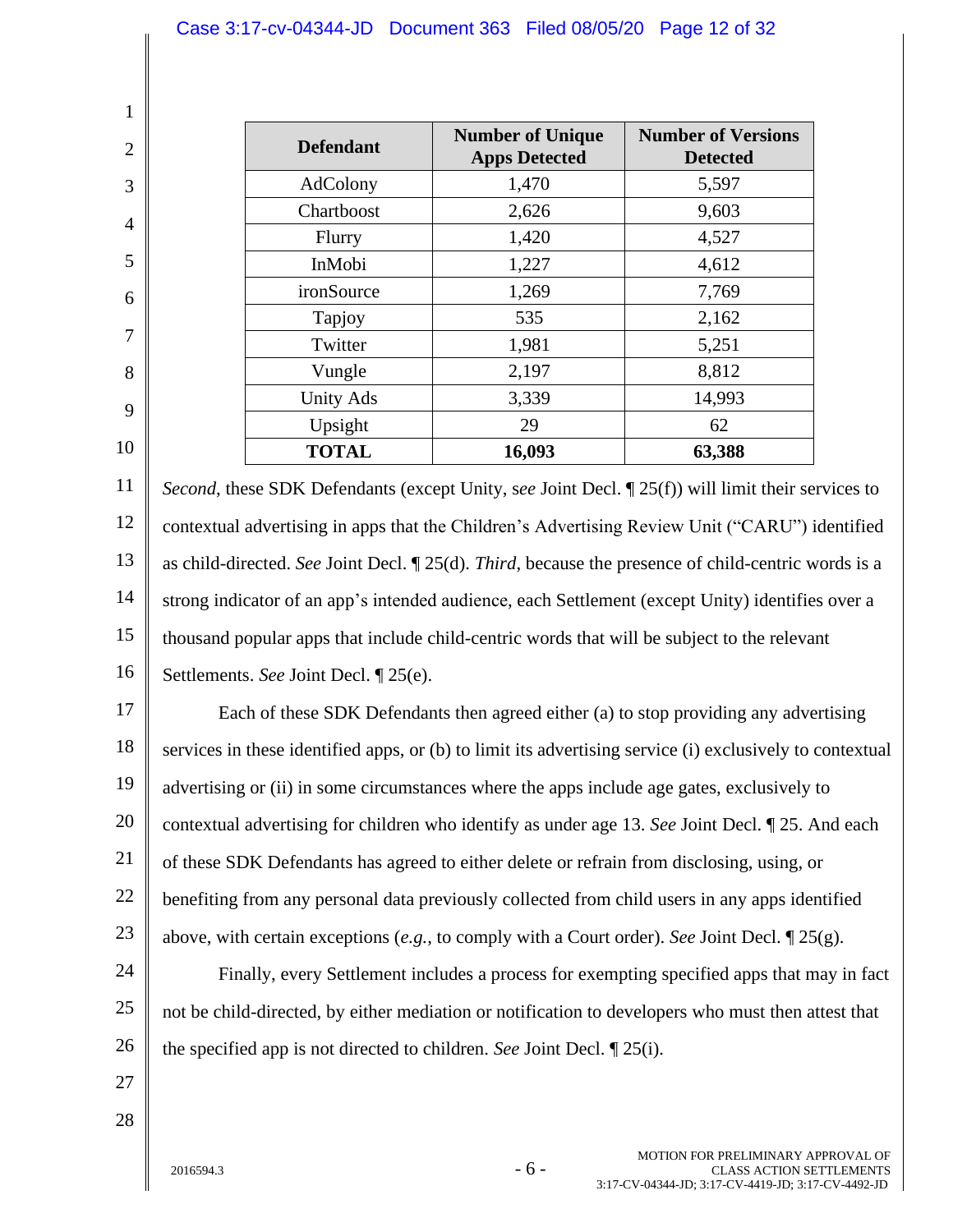| ï<br>z |  |
|--------|--|
|        |  |
|        |  |

4

5

6

7

<span id="page-12-0"></span>1

# **2. Limiting Advertising to Contextual Advertising in** *Any* **App Where the User Is Identified as Under 13**

These SDK Defendants also have agreed to limit any advertising to contextual advertising in an app where a user is identified as under age 13. If a user of *any* app that incorporates an applicable SDK is identified to one of these Defendants as under age 13, that Defendant shall either (a) stop providing all advertising services, or (b) limit any service to Contextual Advertising for that user. *See* Joint Decl. ¶ 25(j).

<span id="page-12-1"></span>8

# **3. Requirements for Defendants' Intake Process and Dashboards to Screen Child-Directed Apps and Educate Developers**

9 10 11 12 13 14 15 16 17 18 Each Settlement includes requirements for these SDK Defendants' enrollment processes for integrating their SDKs into apps, including their "dashboard," where developers choose settings that impact the SDKs' behavior within the relevant apps. These requirements serve two purposes. First, they require Defendants to include screening procedure for apps directed to children, increasing the likelihood that advertising within those apps is contextual. Second, the SDK Defendants comprise a substantial share of the online ad network marketplace, <sup>10</sup> and most app developers integrate several competing SDKs into their apps. As a result, these requirements will collectively educate developers and improve industry norms as those developers repeatedly engage with the improved dashboards and are guided to identify child-directed apps that should be limited to contextual advertising.

19 20 21 22 23 24 Each Defendant must certify compliance with the requirements of the Settlements by a prescribed deadline (ranging from 120 to 180 days after the entry of final approval) and any term for the injunctive relief (if there is one) is set for three years. *See* Joint Decl. ¶ 25(l). Although the above-described injunctive relief shares common goals and structures, each Settlement was negotiated separately and tailored to each Defendant's current platform and business model.

25

<sup>10</sup>*See, e.g.*, 42Matters, *Top 20 Ad Network SDKs Used in Android Apps*,

<sup>26</sup> 27 https://42matters.com/sdk-analysis/top-ad-network-sdks (last updated Aug. 2, 2020) (identifying SDK Defendants AdColony, Chartboost, InMobi, MoPub, Tapjoy, Unity, and Vungle as numbering among "the 20 most widely-integrated ad network SDKs used"); *see also* Monetize More, *The Best Ad Networks for 2020*, https://www.monetizemore.com/blog/best-app-ad-

<sup>28</sup> networks/ (last visited Aug. 2, 2020) (citing AdColony, ironSource, InMobi, and Unity in a list of top mobile app ad networks).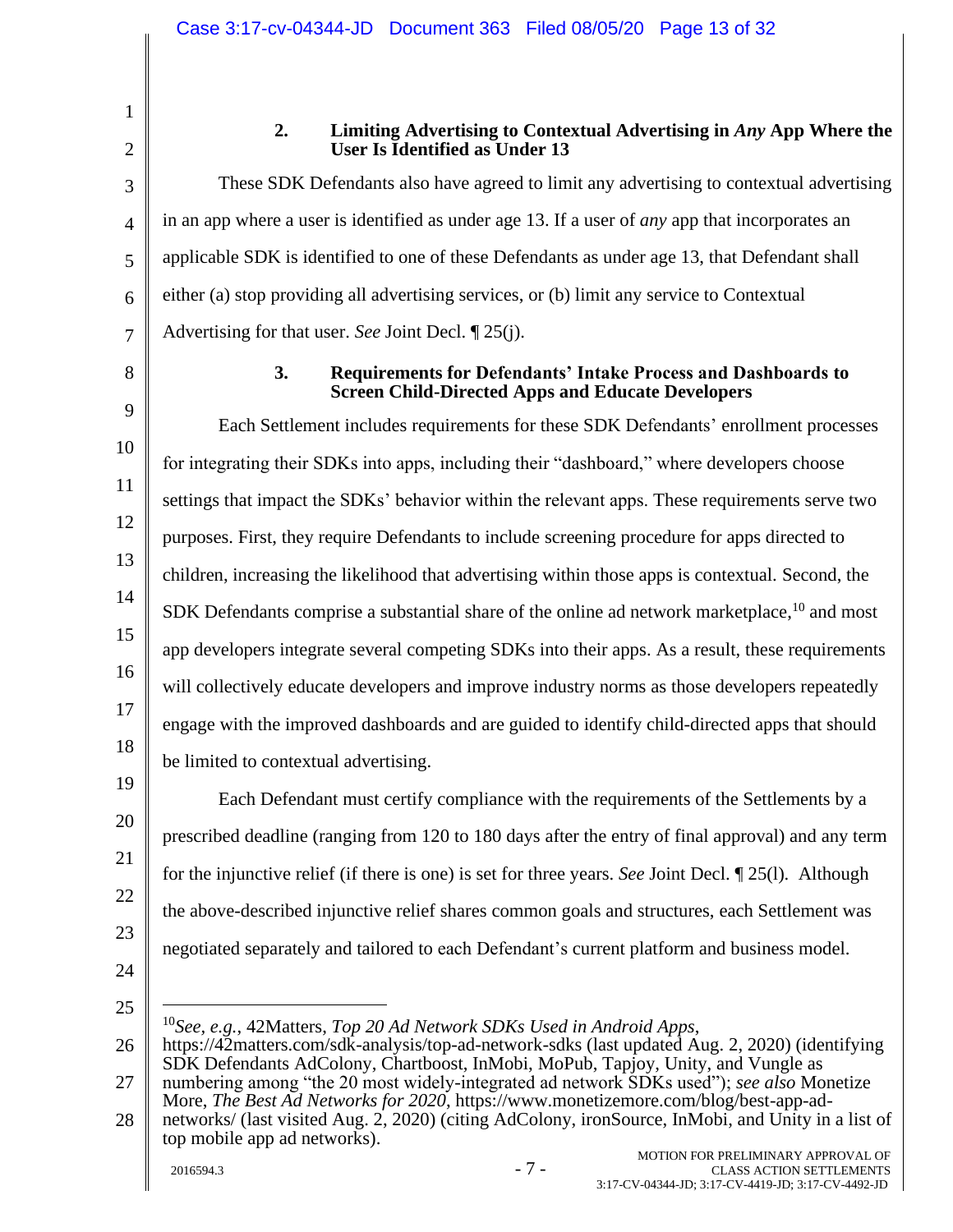1 2 Accordingly, in addition to the above summaries Plaintiffs have reproduced the relevant paragraphs from each Settlement in a single document. *See* Joint Decl. Ex. 18.

<span id="page-13-0"></span>3

# **B. SDK Defendant Comscore**

4 5 6 7 8 9 10 11 12 13 14 15 16 17 18 19 20 21 Comscore does not provide advertising services directly, but instead enables developers and publishers to identify and measure their respective audiences. But because its practices include the collection of personal data which, under certain circumstances, is used for advertising purposes by its clients, Comscore has agreed to four business practice changes to bolster its capacity to protect children's privacy. *First*, Comscore will update external-facing documentation to require app developers seeking to integrate their SDKs to affirmatively confirm whether an app is child-directed. *See* Joint Decl. ¶ 26(a) (describing training and updates to language/processes). *Second*, Comscore will contract with a third-party app intelligence entity to identify child-directed apps, and then review new apps with which it does business against those identified apps, and delete personal data transmitted to Comscore from them upon receipt. *Id.* ¶ 26(b). *Third*, Comscore will review its client list against the list of child-directed apps and notify those clients whose apps are categorized as child-directed, providing instructions to update the Comscore SDK to ensure data is not collected. If the client does not respond to Comscore's notification within 60 days, Comscore will take reasonable efforts to cease transmitting or receiving certain personal data to or from that client's child-directed app. *Id.* ¶ 26(c). *Fourth*, for data used with standalone behavioral advertising products, Comscore will require that behavioral advertising exclude identifiers where the age was modeled as under 18, in contrast to the current practice, which only applies to identifiers for users under 13. *Id.* ¶ 26(d).

<span id="page-13-1"></span>22

<span id="page-13-2"></span>23

# **C. Developer Defendants Kiloo, Sybo, Disney, and Viacom**

 $2016594.3$  - 8 -

## **1. Kiloo and Sybo (Subway Surfers)**

24 25 26 27 28 Kiloo and Sybo co-developed Subway Surfers, the popular app at the heart of the *Kiloo* Action. Historically, Sybo was responsible for developing gameplay, graphics, sounds, and ingame programming, while Kiloo was responsible for publishing the app and monetizing it through agreements with SDKs that collected Subway Surfers users' personal data to serve advertisements within the game. In October 2019, Sybo and Kiloo reached an agreement to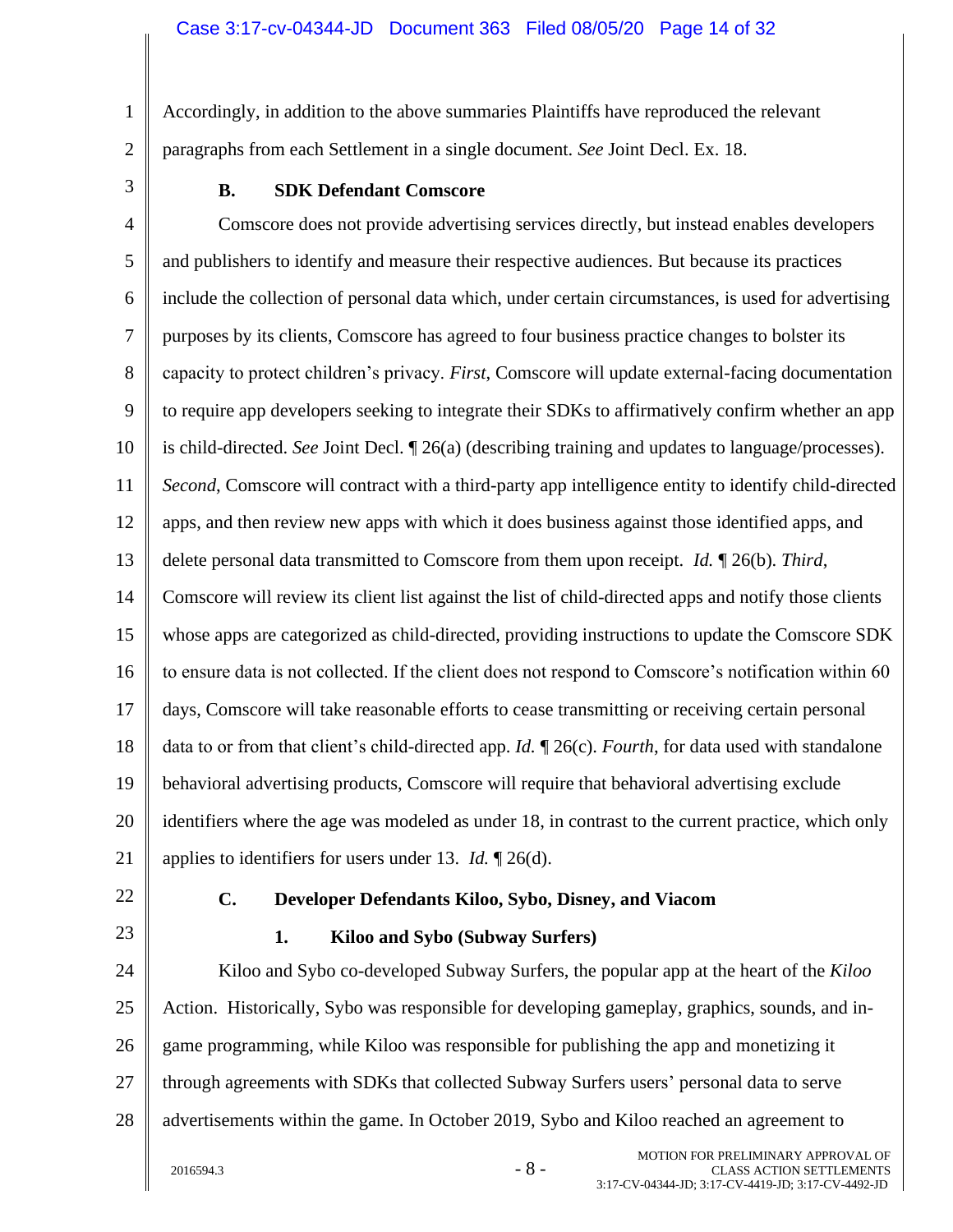1 2 3 4 5 transfer responsibilities for Subway Surfers from Kiloo to Sybo, including for monetizing the app through advertising. Accordingly, in the Settlements with Kiloo and Sybo, there are no material differences regarding the obligations of the two companies, and the injunctive relief provisions are designed to account for this transfer. Each Defendant agrees (for the relevant period they responsible for the app) to the following core provisions.

6 7 8 9 10 11 12 13 14 15 16 17 18 19 20 21 22 23 24 First, Kiloo and Sybo commit to employing a different age gate to screen users into over and under age 13 categories. Critically, when an app is "mixed-audience"—*i.e.*, its audience is comprised of both children and adults—the FTC allows developers to employ a screening mechanism whereby users who identify as "13 and over" may have their personal data used for behavioral advertising, but those identifying as under-13 may only have their personal data used for contextual advertising.<sup>11</sup> However, the age-gate must be "neutral" and not prompt a user to enter "13 and over" by default.<sup>12</sup> Subway Surfers did not include any age gate until version 1.73 of the game released on June 22, 2017. Plaintiffs allege that the current Subway Surfers age gate is not sufficiently neutral because it defaulted to a birth year of 2000 and then required users to scroll up or down on a wheel to find their actual birth years, making those users who chose the default age susceptible to targeted advertising even if they were under 13.<sup>13</sup> As a result of the Settlements, Kiloo and Sybo commit that Subway Surfers will now include an age gate that either requires the input of a player's age into a blank box or, alternatively, into a mechanism with a default age-entry that starts closest to age "zero" with a wheel/bar that move numbers in increasing age-order only (*i.e.* 1, 2, 3, 4, etc.). Any user who identifies as under 13 will not have personal data collected for behavioral advertising. *See* Joint Decl. ¶ 27(a). Second, Kiloo and Sybo will delete or otherwise refrain from disclosing, using, or benefitting from any personal data collected from Subway Surfers users in three different circumstances. *See* Joint Decl. ¶ 27(b) (describing in more detail) & Exs. A (Kiloo Settlement)

25  $\P$  3.6, Ex. B (Sybo Settlement)  $\P$  3.5.

28 <sup>12</sup> *Id*. <sup>13</sup> *See Kiloo*, Dkt. 268-1 (Am. Compl.) ¶¶ 107-09.

 $2016594.3$  - 9 -

<sup>26</sup> 27 <sup>11</sup> FTC, *Complying With COPPA: Frequently Asked Questions*, at G.2-3 (available at https://www.ftc.gov/tips-advice/business-center/guidance/complying-coppa-frequently-askedquestions).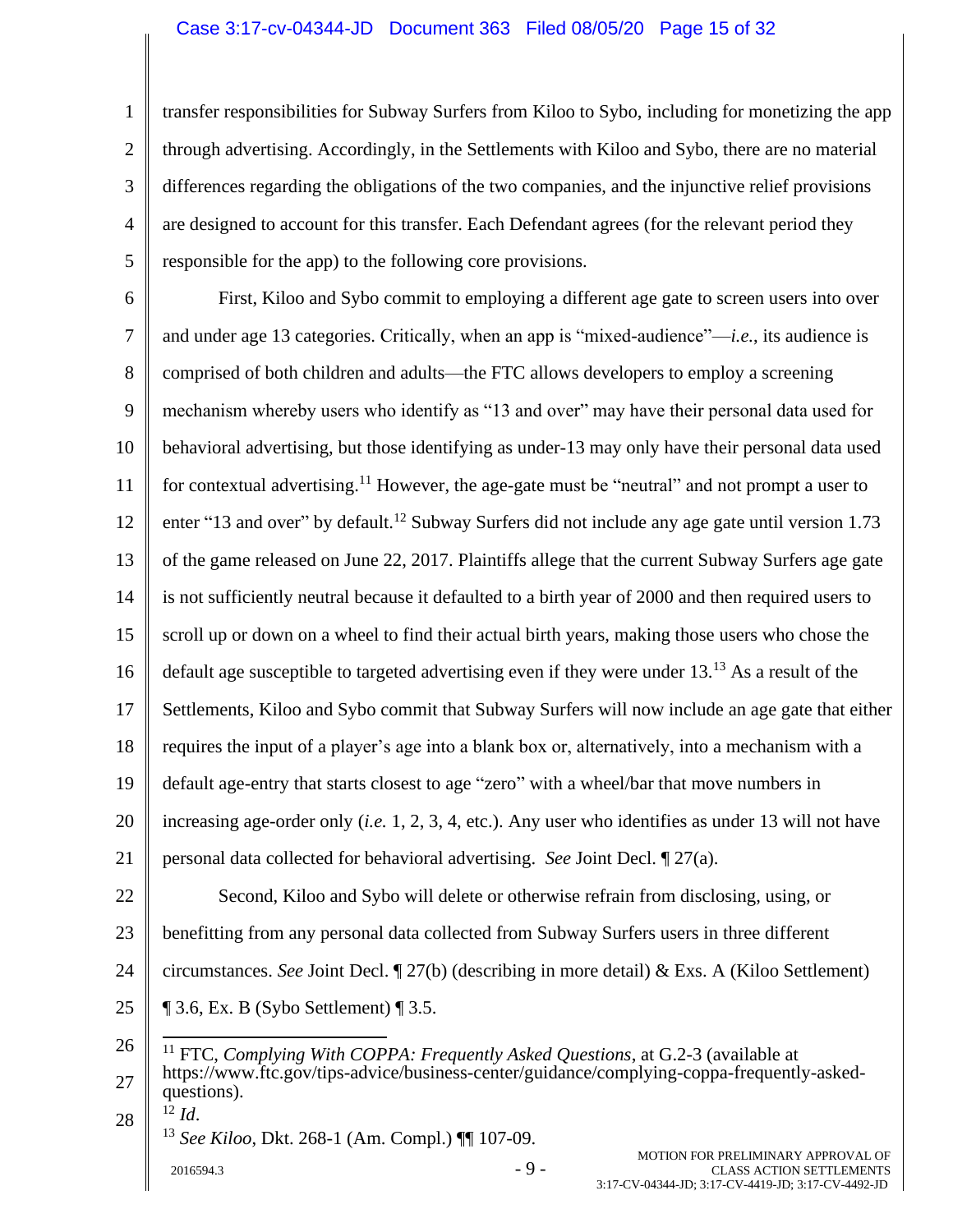# Case 3:17-cv-04344-JD Document 363 Filed 08/05/20 Page 16 of 32

<span id="page-15-0"></span>1 2 3 4 5 6 7 8 9 10 11 12 13 14 15 16 17 18 19 20 21 22 23 24 25 26 27 28 Finally, moving forward, for any user who identifies as under age 13 via the new Subway Surfers age gate, neither Kiloo nor Sybo will collect location information sufficient to identify a street name combined with the name of a city or town, and will obtain written assurance from any advertising SDK that it does not track the same location information in Subway Surfers. Neither Kiloo nor Sybo will use personal data to send "push notifications" relating to Subway Surfers to users under age 13. *Id.* ¶ 27(c) & Ex. A (Kiloo Settlement) ¶ 3.7, Ex. B (Sybo Settlement) ¶ 3.6. This relief, like the relief obtained from the SDK Defendants, provides substantial and prospective privacy protections around the acquisition and use of personal data of children, as it requires further deletion or sequestration of any personal data *previously* collected from users during the time period that Plaintiffs allege sufficient privacy-protective safeguards were not in place. **2. Disney (Disney Apps)** The Disney Settlement applies to dozens of Disney gaming apps (the "Disney Covered Apps"), and not just the apps at issue in this action.<sup>14</sup> Disney has agreed to create an enforceable right for all class members to ensure that federal privacy standards are met or exceeded for their children's apps and will continue to abide by COPPA's requirements regarding the collection and use of children's personal data in the Disney Covered Apps. Beyond this grant of rights across the Disney Covered Apps, the Disney Settlement provides additional protections for two sub-groups of apps: "Primary Child" apps (whose audiences are intended to be primarily under-13) and "Family Friendly" apps (which are directed to children, but not primarily directed to children under age 13). Joint Decl. ¶ 28 & Ex. 10 (Disney Settlement) ¶¶ 1.7, 3.3, 3.4. For all "Primary Child" apps, Disney will either (1) remove or disable any Advertising SDKs contained within the app or (2) continue to configure the SDKs so that they collect and/or use personal data only for Contextual Advertising. *Id.* ¶ 28(b). For "Family Friendly" apps, the above-described restrictions for "Primary Child" apps will apply, but Disney may also continue to employ a neutral age gate in "Family Friendly" apps, and only collect and use personal data for behavioral advertising if a user enters an age of 13 or greater. *Id.* ¶ 28(c). <sup>14</sup> Sobol Decl. Ex. 10 (Disney Settlement) Exs. A & B (listing the Disney Covered Apps).

 $2016594.3$  -  $10$  -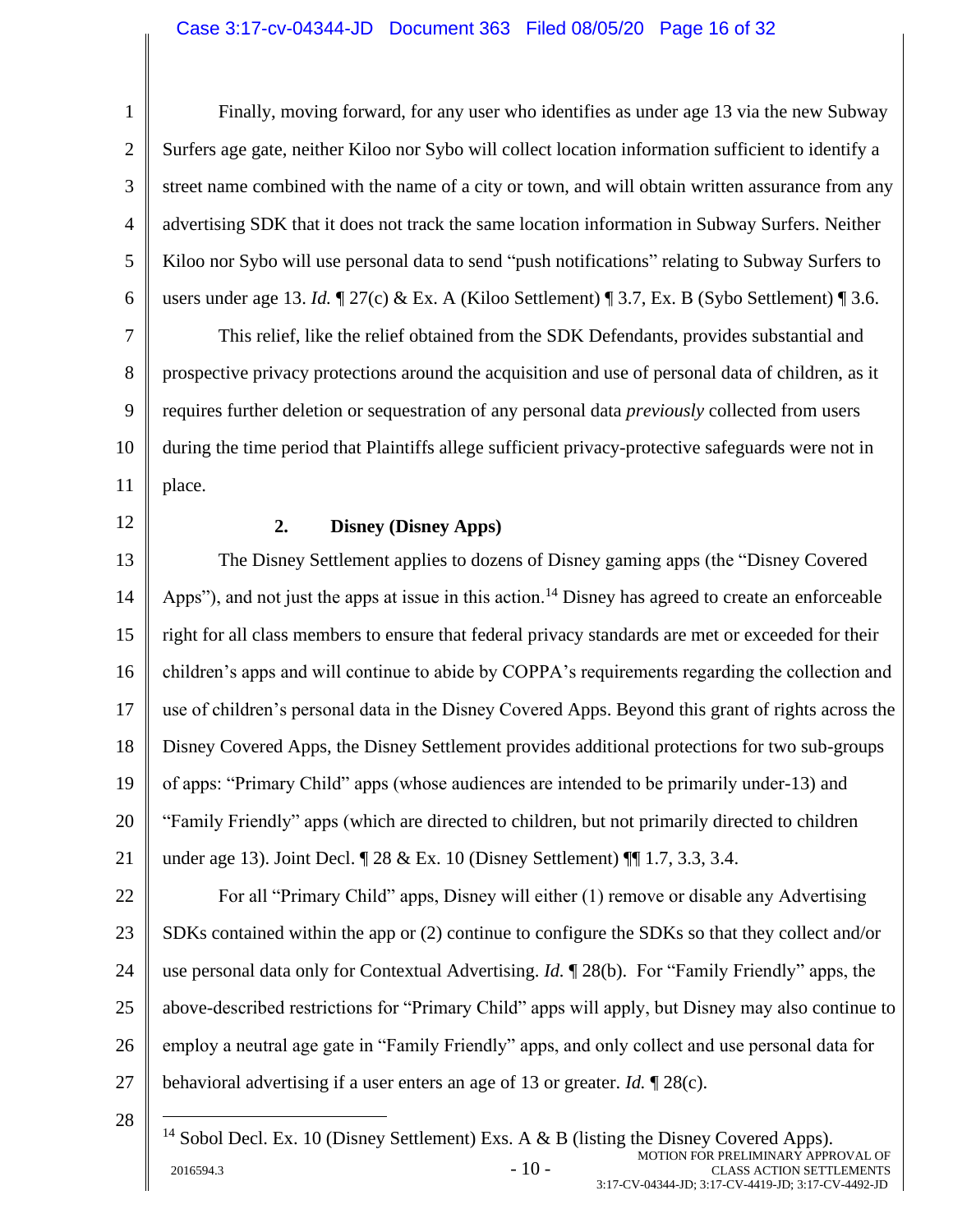<span id="page-16-2"></span><span id="page-16-1"></span><span id="page-16-0"></span>

| $\mathbf{1}$   | Finally, for the Where's My Water? apps at issue in this Action, Disney has agreed to                    |
|----------------|----------------------------------------------------------------------------------------------------------|
| $\overline{2}$ | modify its existing age gate—a wheel that starts at an age of zero, but which spins so that it either    |
| 3              | goes up chronologically (1, 2, 3, 4, etc.) or down chronologically (99, 98, 97, 96, etc.)—by             |
| 4              | replacing the wheel with an age gate that requires users to numerically enter their age on a             |
| 5              | keypad. $Id. \P$ 28(d).                                                                                  |
| 6              | 3.<br>Viacom (Llama Spit Spit)                                                                           |
| $\overline{7}$ | The release in the Viacom Settlement is limited to the Gaming App at issue in the Viacom                 |
| 8              | Action, Llama Spit Spit. Like other agreements, this Settlement creates an enforceable right             |
| 9              | among class members to ensure that Viacom abides by federally articulated privacy standards.             |
| 10             | The Viacom Settlement enhances current industry standard and COPPA requirements by                       |
| 11             | including a specific commitment by Viacom to modify Llama Spit Spit so that the app will not             |
| 12             | use Persistent Identifiers for cross-promotions, to the extent that the Persistent Identifier is used to |
| 13             | draw inferences about users' usage of other Viacom apps—including whether or not a user has              |
| 14             | installed additional Viacom apps on his or her device. See Joint Decl. Ex. 15 (Viacom Settlement)        |
| 15             | $\P$ 3.1.                                                                                                |
| 16             | Further, because Viacom classifies Llama Spit Spit as a "primarily child-directed app,"                  |
| 17             | and treats all users as under-13 for data-collection purposes, these business practice changes           |
| 18             | apply to all users, regardless of age. Id.                                                               |
| 19             | IV.<br><b>LEGAL STANDARD</b>                                                                             |
| 20             | Rule 23(e) of the Federal Rules of Civil Procedure requires a preliminary evaluation of a                |
| 21             | proposed class action settlement, the first step in a three-stage process. At this stage, the Court      |
| 22             | must initially determine whether it "will likely be able to" (i) approve the settlement as fair,         |
| 23             | reasonable, and adequate; and (ii) "certify the class for purposes of judgment on the proposal."         |
| 24             | Fed. R. Civ. P. $23(e)(1)(B)$ . Then, after potential class members are given notice and an              |
| 25             | opportunity to object, the Court must hold a hearing to consider whether to approve the settlement       |
| 26             | and certify the settlement classes. See Fed. R. Civ. P. $23(e)(2)$ , (4), (5).                           |
| 27             | THE SETTLEMENTS ARE FAIR, REASONABLE, AND ADEQUATE.<br>V.                                                |
| 28             | In determining whether a proposed settlement initially appears fair, reasonable, and                     |
|                |                                                                                                          |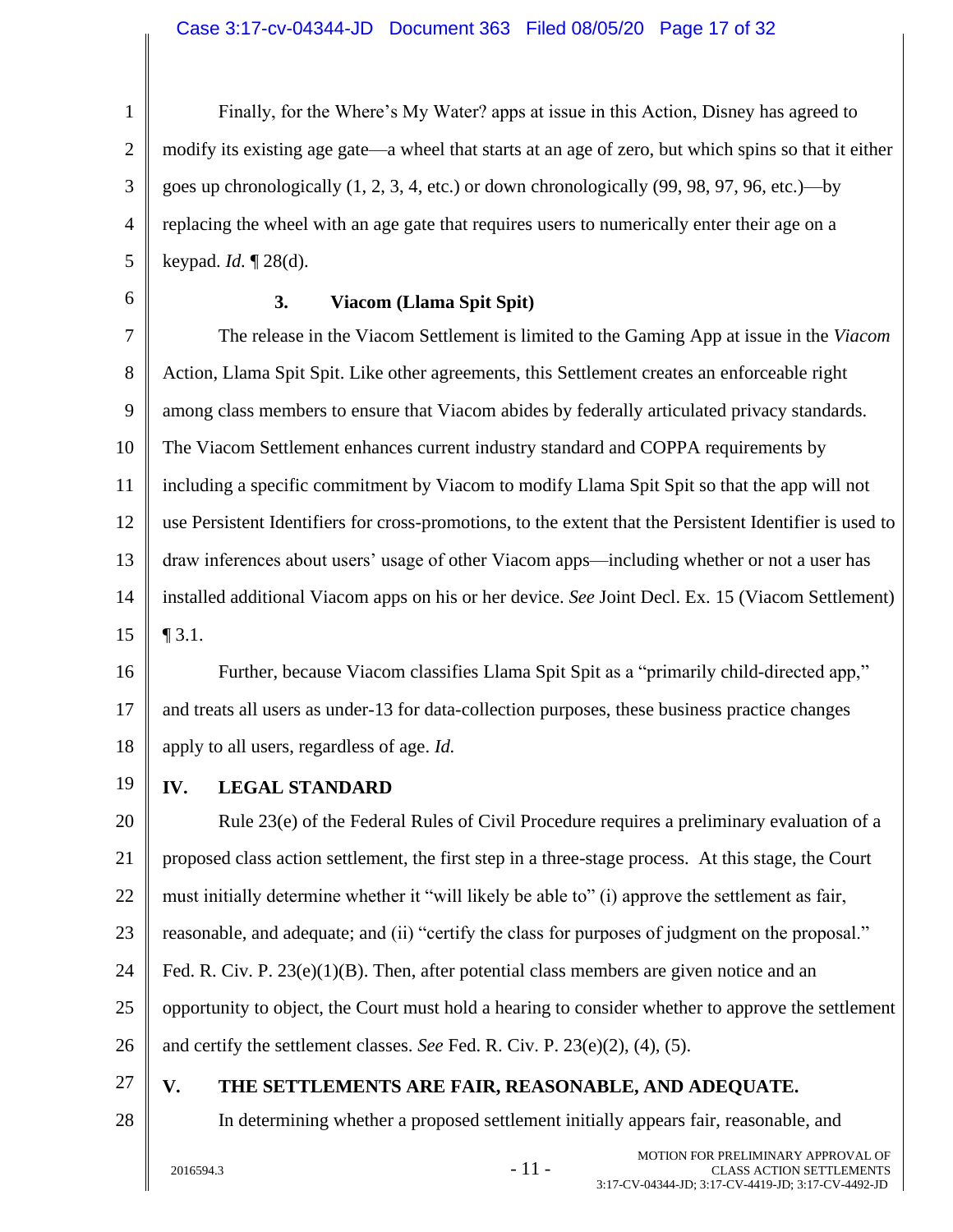1 2 3 4 5 6 adequate, the Court must consider whether (1) the class representatives and Class Counsel have adequately represented the classes; (2) the Settlements were negotiated at arm's length; (3) the relief provided is adequate; and (4) the Settlements treat class members equitably relative to each other. Fed. R. Civ. P. 23(e)(2); *see also* Procedural Guidance for Class Action Settlements, Preliminary Approval ("Procedural Guidance") (instructing parties to submit specific information to the Northern District of California). The proposed Settlements should be approved.

<span id="page-17-0"></span>7

## **A. The Class Has Been Vigorously Represented.**

8 9 10 11 12 13 For over three years, the class representatives and their counsel zealously represented the interests of the classes. Before Plaintiffs commenced these Actions, Class Counsel undertook a robust forensic investigation into the Gaming Apps and researched the applicable law to craft novel, cutting-edge children's privacy claims. Moreover, during the litigation, Plaintiffs engaged in substantial motion practice—briefing several motions to dismiss at the outset of the litigation, and filing a motion for class certification on the eve of settling with all Defendants.

14 15 16 17 18 19 20 21 22 23 24 25 26 27 28 This motion practice was supported by vigorous fact and expert discovery over ten months. Plaintiffs served and responded to hundreds of requests for production and interrogatories; met and conferred with Defendants numerous times for months to narrow the scope of disputed issues; identified search terms, custodians, and time periods for relevant discovery; established relevant protocols, including Source Code and ESI Stipulations (*see Kiloo*, Dkts. 296, 303); and briefed several discovery-related motions (*see Kiloo*, Dkts. 306, 309, 314, 323, 324, 326, 327-3, 329, 332; *Viacom*, Dkts. 103, 106). By the time the parties reached settlements in principle, Plaintiffs had reviewed over 150,000 documents, produced hundreds of documents related to the class representatives, inspected relevant source code, and worked with third-party consultants to preserve and/or forensically image approximately seventeen mobile devices, from which Plaintiffs produced requested information to Defendants. Plaintiffs also took seventeen depositions across two continents (including six in Denmark), and prepared to defend seven class representative depositions which, as negotiations advanced, were cancelled shortly before their scheduled dates. Lastly, Plaintiffs committed hundreds of hours to working with multiple experts to develop their claims for trial. Taken together, these efforts demonstrate that the Settlements are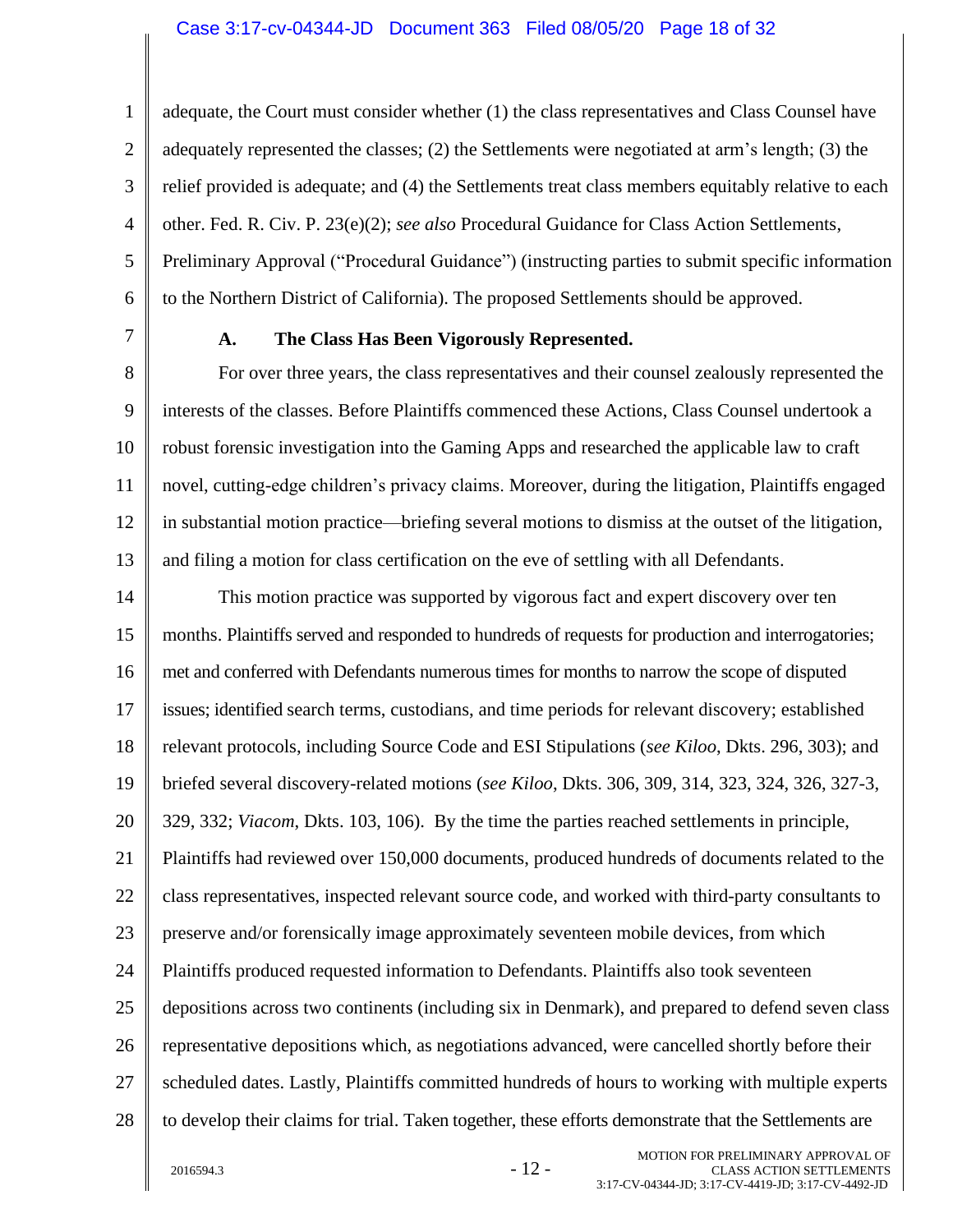1 2 <span id="page-18-0"></span>the product of well-informed and vigorous advocacy on behalf of the class.

# **B. The Settlements Were Negotiated at Arm's Length.**

3 4 5 6 7 8 9 10 11 12 13 14 15 16 17 The Settlements were reached after serious, informed, arm's-length negotiations. After significant motion practice and discovery efforts, the parties hired JAMS mediators Judge Gandhi (Ret.) and Ms. Myer (and Plaintiffs, AdColony, and Chartboost also hired Ms. Yanni) for private mediation sessions totaling five days, with extensive follow-up negotiations over four months. The involvement of these highly experienced mediators supports a finding that the Settlements are not the product of collusion. *See Harris v. Vector Mktg. Corp.*, 2011 WL 1627973, at \*8 (N.D. Cal. Apr. 29, 2011) (finding that involvement of a mediator suggested the settlement "was not the result of collusion of bad faith by the parties or counsel"). Separately, the Settlements themselves bear none of the traditional signs of collusion. *See In re Bluetooth Headset Prods. Liab. Litig.*, 654 F.3d 935, 946-48 (9th Cir. 2011). In short, Plaintiffs possessed a wealth of information before engaging in settlement negotiations. Based on this knowledge and their experience litigating and settling privacy class actions, Class Counsel believe that the Settlements are fair, reasonable, and adequate. *Knight v. Red Door Salons, Inc.*, 2009 WL 248367, at \*4 (N.D. Cal. Feb. 2, 2009) ("The recommendations of plaintiffs' counsel should be given a presumption of reasonableness.") (citation omitted).

<span id="page-18-1"></span>18

# **C. The Settlements Provide Meaningful Relief to the Classes.**

19 20 21 The injunctive relief provided to the classes under these Settlements is more than "adequate" considering (i) the costs, risks, and delay of trial and appeal; and (ii) the terms of any proposed award of attorney's fees. *See* Fed. R. Civ. P. 23(e)(2)(C); Procedural Guidance (1)(e). 15

<span id="page-18-2"></span>22

# **1. The Costs, Risks, and Delay of Trial And Appeal**

23 24 25 In reaching the Settlements, Plaintiffs achieved their principal goal of effectuating broad and meaningful changes to Defendants' practices by limiting the collection and use of children's personal data for commercial gain. *See* Section [III,](#page-9-0) *supra*. By extending relief across thousands of

<sup>27</sup> 28 <sup>15</sup> Because the Settlements provide only injunctive relief pursuant to Rule  $23(b)(2)$ , there is no claims process or distribution plan. *See* Fed. R. Civ. P. 23(e)(2)(C)(ii). Moreover, Plaintiffs have not entered into any agreements "in connection with the proposal" under Rule 23(e)(3). *See* Fed. R. Civ. P.  $23(e)(2)(C)(iv)$ .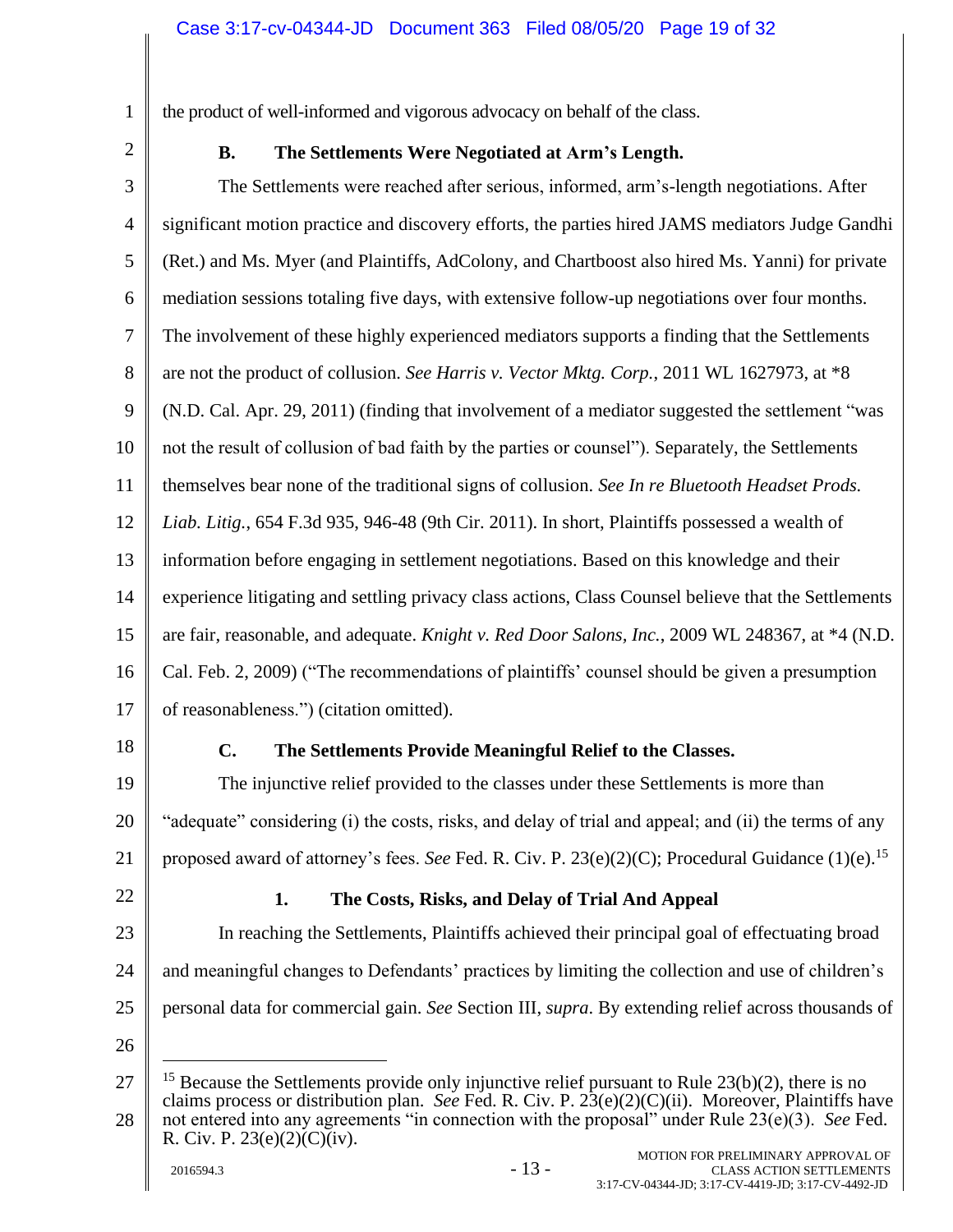1 2 3 4 5 6 apps and enhancing screening procedures for current and future apps aimed at children, the Settlements will result in industry-wide change. And, as Chairman Simons of the FTC recently remarked, injunctive relief (like the remedies provided under the Settlements) will carry powerful deterrent effects in the form of "the costs and constraints of complying with the injunction; the fencing in of otherwise legal conduct; the reputational effect of the sanction; the threat of followon actions" and "other collateral consequences."<sup>16</sup>

7 8 9 10 11 12 13 14 15 16 17 18 19 In contrast to the significant benefits conferred by the Settlements, continued litigation (including trial and near-certain appeal) would have carried significant costs, risks, and delay with little additional payoff. Absent these Settlements, Plaintiffs anticipate Defendants would have continued to aggressively challenge Plaintiffs' claims—by opposing class certification, filing both consolidated and individual summary judgment and *Daubert* motions, and appealing an adverse judgment. Despite Plaintiffs' confidence in the facts and legal theory that underpin their claims, they recognize that such claims are novel and that the relevant law is still undeveloped as it applies to these Actions. By way of example, Defendants have already disputed the extent to which the personal data collected from Plaintiffs' devices constitutes "children's personal data", and whether Defendants' conduct is considered "highly offensive" to a reasonable person (particularly in light of the unique nature of each Defendant's data collection practices), whether Defendants engaged in any "deceptive" or "misleading" business practices, and whether Plaintiffs have suffered sufficient injury or are entitled to damages.

20 21 22 23 24 25 Moreover, the prospect of continued litigation threatens to delay implementation of injunctive relief to the classes. The only significant benefit that the Settlements do not provide is monetary relief through a class under Rule 23(b)(3). However, the risks of further litigation for damages outweighed the benefits of immediate injunctive relief available through these Settlements, particularly where any damage award would likely be nominal for most class members.<sup>17</sup> In any event, class members will continue to retain their rights to pursue damages

<sup>27</sup> <sup>16</sup> Statement of Chairman Simons, *FTC v. HyperBeard Inc.*, No. 1923109 (June 4, 2020), https://www.ftc.gov/system/files/documents/public\_statements/1576438/192\_3109\_hyperbeard\_ statement of chairman simons.pdf.

<sup>28</sup> <sup>17</sup> Plaintiffs asserted claims under New York General Business Law § 349 in the *Kiloo* and (continued…)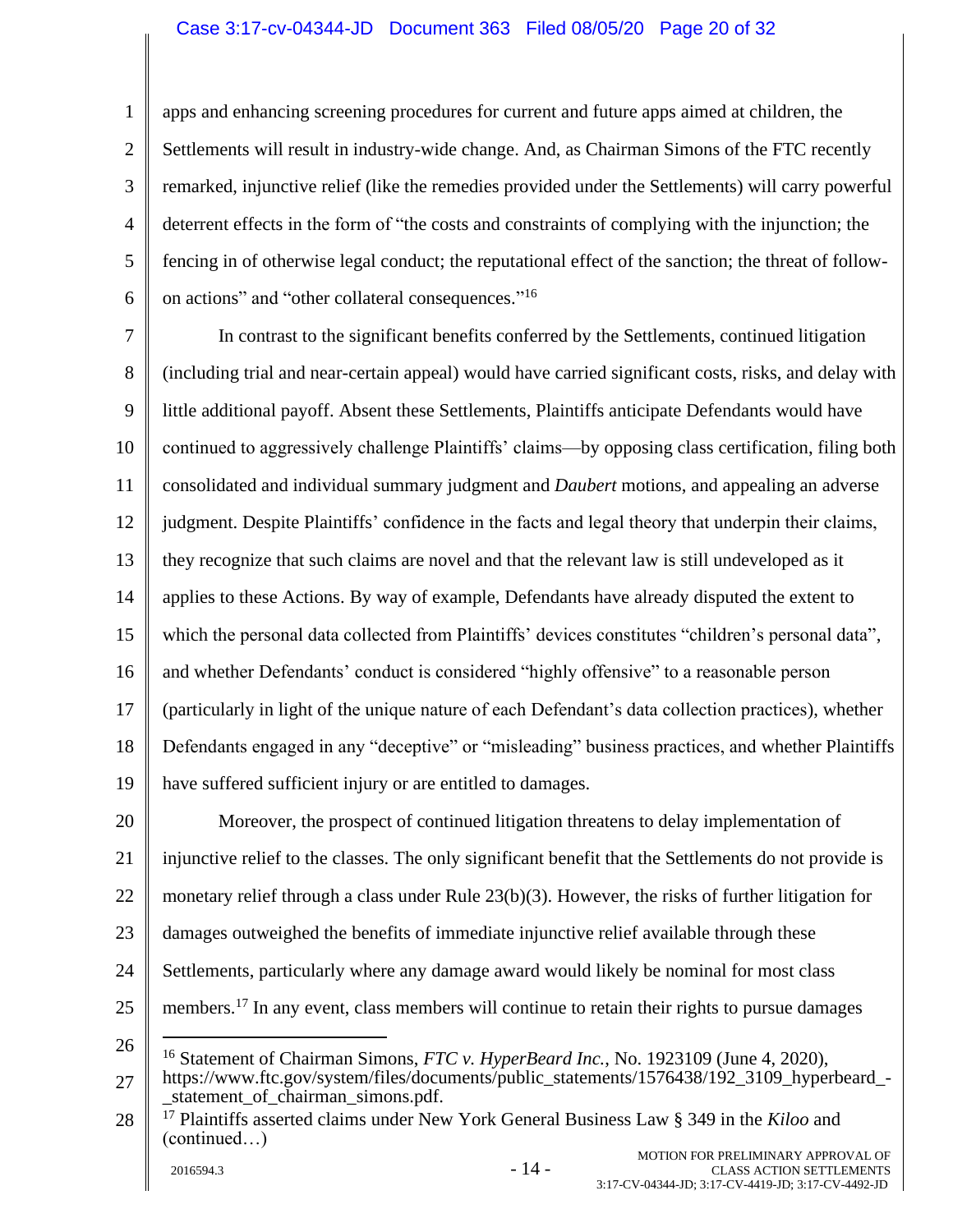1 under the Settlements.

2 3 4 Considering the costs, risks, and delay associated with continued litigation, the robust injunctive relief secured through these Settlements represents an excellent result for the settlement classes.

<span id="page-20-0"></span>5 6 7 8 9 10 11 12 13 14 15 16 17 18 19 20 21 22 23 24 25 26 27 28 **2. Class Counsel Will Seek Reasonable Attorney's Fees and Expenses.** The parties negotiated the payment of reasonable attorney's fees and expenses only *after* they reached agreement in principle with respect to the proposed injunctive relief set forth in the Settlements. Because these Settlements provide injunctive relief only under Rule 23(b)(2), any award of attorneys' fees and expenses will not come out of a common fund. Rather, Class Counsel and each Defendant separately negotiated an aggregate payment cap for fees and expenses. Defendants reserve the right to contest the amount of Class Counsel's request for attorney's fees and expenses, except that all parties will accept, and not appeal, any order on attorneys' fees and expenses. Joint Decl. ¶ 56. As detailed in the table below, Class Counsel anticipates requesting an aggregate award of \$9,045,000 in attorney's fees and expenses, equal to the maximum amount recoverable under all respective payment caps. Joint Fee Decl. ¶ 9. *Disney* Actions (which provides for the greater of actual damages or \$50 per Class Member) and under Massachusetts General Laws ch. 93A in the *Disney* Action (which provides for the greater of actual damages or \$25), but statutory damages for those class members in New York and/or Massachusetts were uncertain due to challenging case law concerning digital privacy rights under GBL § 349, and the novel nature of the claims under both statutes.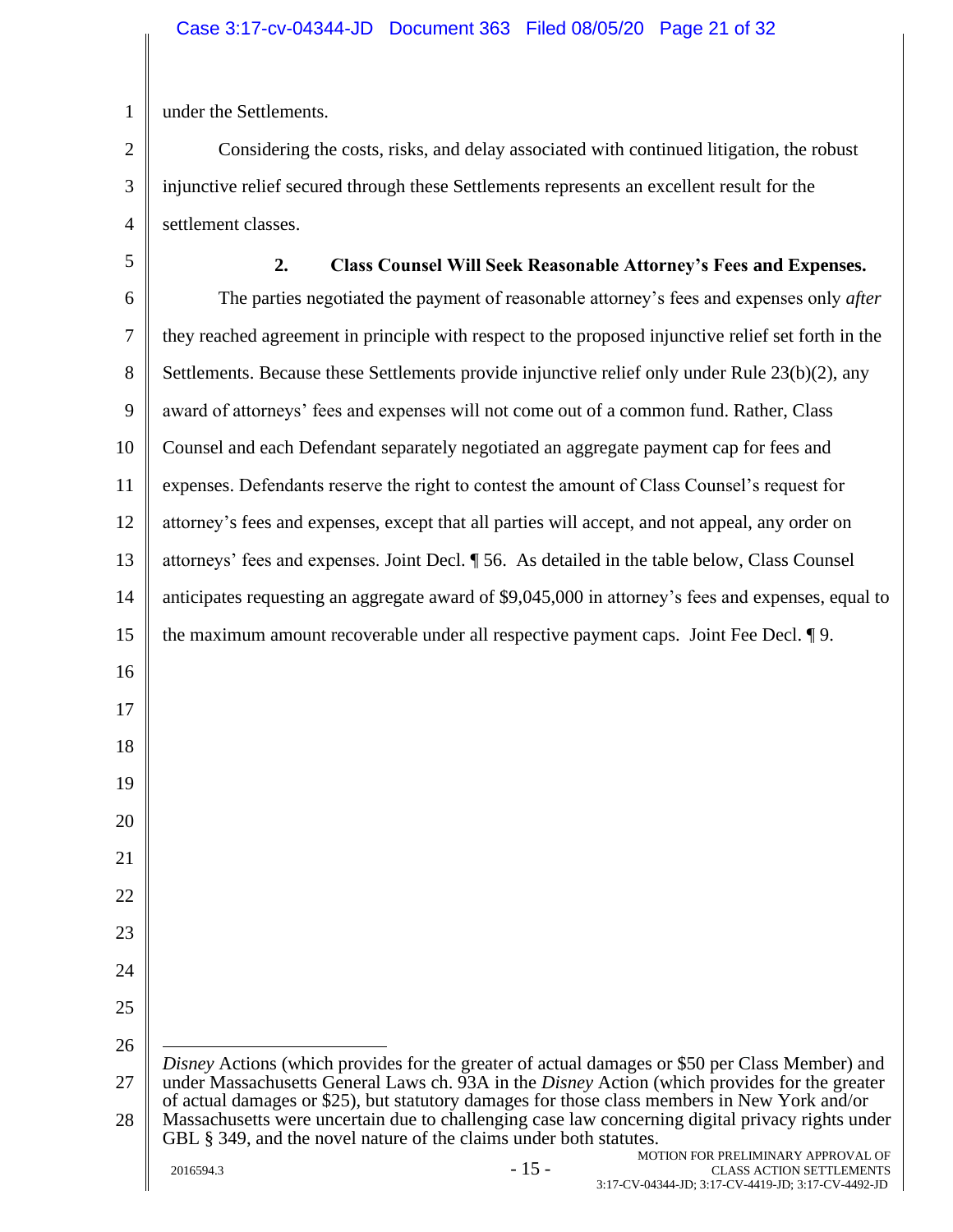## Case 3:17-cv-04344-JD Document 363 Filed 08/05/20 Page 22 of 32

| <b>Action</b> | <b>Defendant</b>              | <b>Est. Fee</b><br><b>Request</b> | <b>Est. Expense</b><br><b>Request</b>                                                    | <b>Est. Total</b><br><b>Request</b> | <b>Payment Cap</b><br>(maximum) |
|---------------|-------------------------------|-----------------------------------|------------------------------------------------------------------------------------------|-------------------------------------|---------------------------------|
|               | Kiloo                         | \$704,026                         | \$55,974                                                                                 | \$760,000                           | \$760,000                       |
|               | Sybo                          | \$469,026                         | \$55,974                                                                                 | \$525,000                           | \$525,000                       |
|               | AdColony                      | \$469,026                         | \$55,974                                                                                 | \$525,000                           | \$525,000                       |
|               | Chartboost                    | \$94,026                          | \$55,974                                                                                 | \$150,000                           | \$150,000                       |
| <b>Kiloo</b>  | Flurry                        | \$694,026                         | \$55,974                                                                                 | \$750,000                           | \$750,000                       |
|               | InMobi                        | \$694,026                         | \$55,974                                                                                 | \$750,000                           | \$750,000                       |
|               | ironSource                    | \$694,026                         | \$55,974                                                                                 | \$750,000                           | \$750,000                       |
|               | Tapjoy                        | \$694,026                         | \$55,974                                                                                 | \$750,000                           | \$750,000                       |
|               | Vungle                        | \$694,026                         | \$55,974                                                                                 | \$750,000                           | \$750,000                       |
|               | <b>Total</b>                  | \$5,206,234                       | \$503,776                                                                                | \$5,710,000                         | \$5,710,000                     |
|               | Disney                        | \$440573                          | \$49,427                                                                                 | \$490,000                           | \$490,000                       |
|               | Comscore                      | \$335,573                         | \$49,427                                                                                 | \$385,000                           | \$385,000                       |
|               | Twitter                       | \$225,573                         | \$49,427                                                                                 | \$275,000                           | \$275,000                       |
| <b>Disney</b> | Unity                         | \$700,573                         | \$49,427                                                                                 | \$750,000                           | \$750,000                       |
|               | Upsight                       | \$450,573                         | \$49,427                                                                                 | \$500,000                           | \$500,000                       |
|               | <b>Total</b>                  | \$2,152,865                       | \$247,135                                                                                | \$2,400,000                         | \$2,400,000                     |
|               | Viacom                        | \$338,867                         | \$96,133                                                                                 | \$435,000                           | \$435,000                       |
| <b>Viacom</b> | Upsight                       | \$403,867                         | \$96,133                                                                                 | \$500,000                           | \$500,000                       |
|               | <b>Total</b>                  | \$742,734                         | \$192,266                                                                                | \$935,000                           | \$935,000                       |
|               | <b>Grand Total</b>            | \$8,101,833                       | \$943,177                                                                                | \$9,045,000                         | \$9,045,000                     |
|               | of June 30, 2020) as follows: |                                   | Further, based on preliminary review, Class Counsel estimates its lodestar by Action (as |                                     |                                 |

| <b>Action</b> | <b>Hours Billed</b> | <b>Total Lodestar</b> | <b>Multiplier</b> |
|---------------|---------------------|-----------------------|-------------------|
| Kiloo         | 11,487              | \$6,653,711           | 0.85              |
| Disney        | 5,150               | \$3,017,388           | 0.79              |
| Viacom        | 2,896               | \$1,679,001           | 0.56              |
| <b>Total</b>  | 19,533              | \$11,350,102          | 0.79              |

23 24 25 Joint Fee Decl. ¶ 10. Accordingly, Class Counsel's anticipated fee request is reasonable in view of a lodestar of \$11,350,102 based on 19,533 hours across all Actions, which would presently result in a lodestar multiplier of 0.79.

<span id="page-21-0"></span>26

20

21

22

27

28

# **D. The Settlements Treat Class Members Equitably.**

The Settlements benefit all class members equally by changing how thousands of apps

played by the children collect and treat *each* child's data from the start of the game, as well as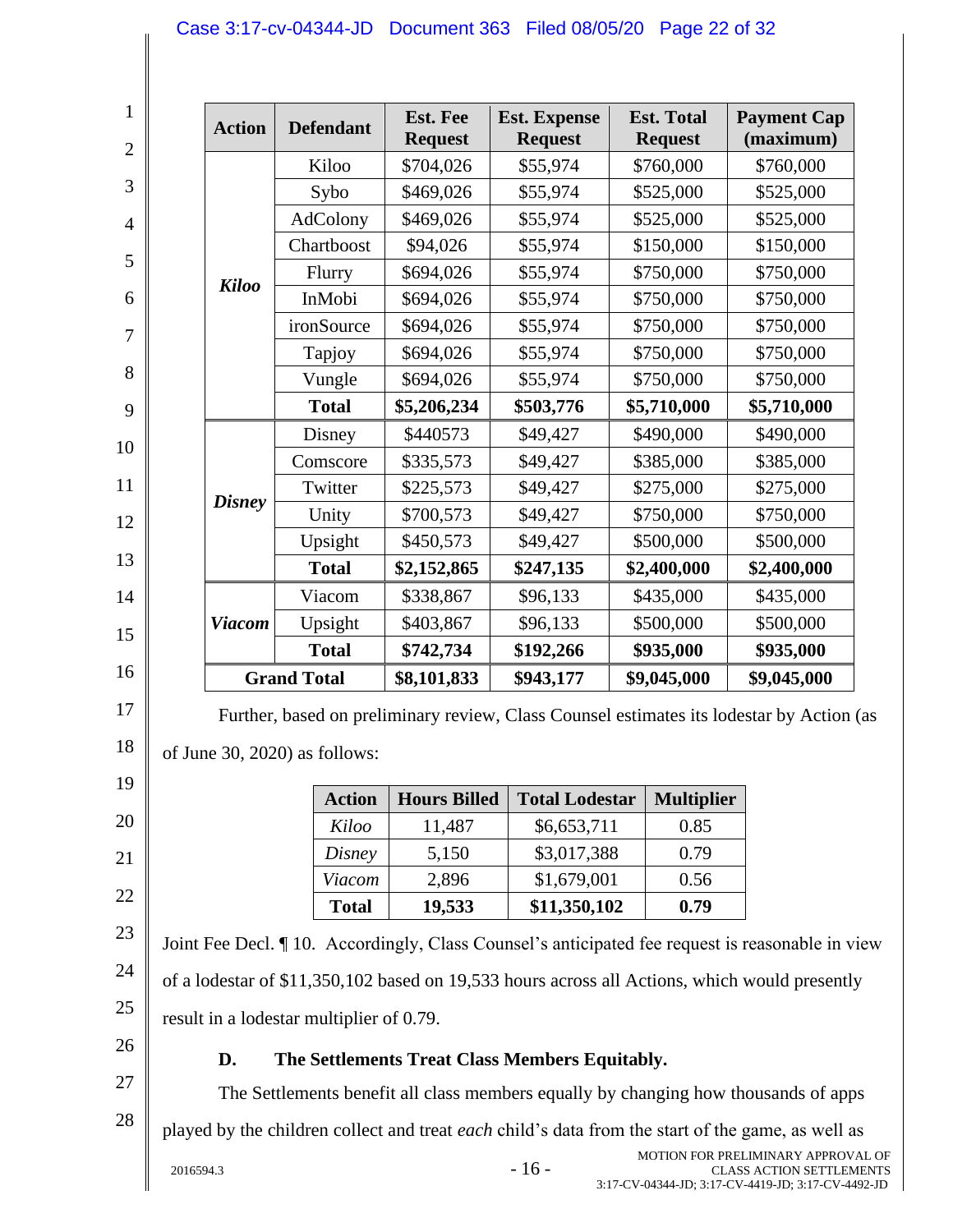1 2 3 4 their policies regarding the destruction or segregation of previously collected data. Because the injunctive relief is based on objective criteria that make changes at the app level, the benefits are shared equally among class members and their children. This factor supports preliminary approval.

<span id="page-22-0"></span>5

# **E. The Settlements Satisfy the District's Procedural Guidance.**

6 7 8 9 10 11 The discussion in other sections of this brief provides relevant information regarding (and is equally applicable to) Procedural Guidance 1(e) (*see* Section [V.C.1\)](#page-18-2); Procedural Guidance 6 (*see* Section [V.C.2\)](#page-20-0); and Procedural Guidance 9 (*see* Section [VII\)](#page-30-0). Because no litigation class has been certified and the Settlements provide injunctive relief pursuant to Rule 23(b)(2), provisions  $1(b)$ ,  $1(d)$ ,  $1(f)$ ,  $1(g)$ ,  $1(h)$ ,  $4$ ,  $8$ , and  $11$  of the Procedural Guidance do not apply. The remaining provisions are addressed below.

<span id="page-22-1"></span>12

13

14

15

16

17

18

21

**1. There Are Only Minor Differences Between the Settlement Classes and Those in the Operative Complaints (Procedural Guidance 1(a)).**

The Settlement Classes are substantively identical to those in the Amended Complaints, with minor variations that are necessary and appropriate to mirror the injunctive relief applicable to certain Defendants or covered apps. *Compare* Joint Decl. Ex. 17 (listing settlement class definitions), *with Kiloo*, Dkt. 268-1 ¶¶ 207-212; *Disney*, Dkt. 117-1 ¶¶ 228-234; *Viacom*, Dkt. 90- 1 ¶¶ 152-154.

19 20 22 23 24 25 26 27 Parents of Children Under Age 13. While the Amended Complaints assert classes of parents of children under age 18 when they played the Gaming Apps, the nine Settlements in the *Kiloo* Action, the Disney Settlement, and the Twitter Settlement define classes of parents of children under age 13, consistent with the Plaintiffs' *original* complaints.<sup>18</sup> This is appropriate because the injunctive relief provisions in these Settlements track and enhance current industry standards and COPPA requirements, which distinguish between children under age 13 and those age 13 and over. This includes the Kiloo, Sybo, and Disney Settlements, which include injunctive provisions concerning their apps, which provide different protections to users who identify as being either under age 13 or those age of 13 and over. The remaining Settlements—with

28

<sup>18</sup> *See Kiloo*, Dkt. 1 ¶¶ 92-94; *Disney*, Dkt. 1 ¶¶ 77-78.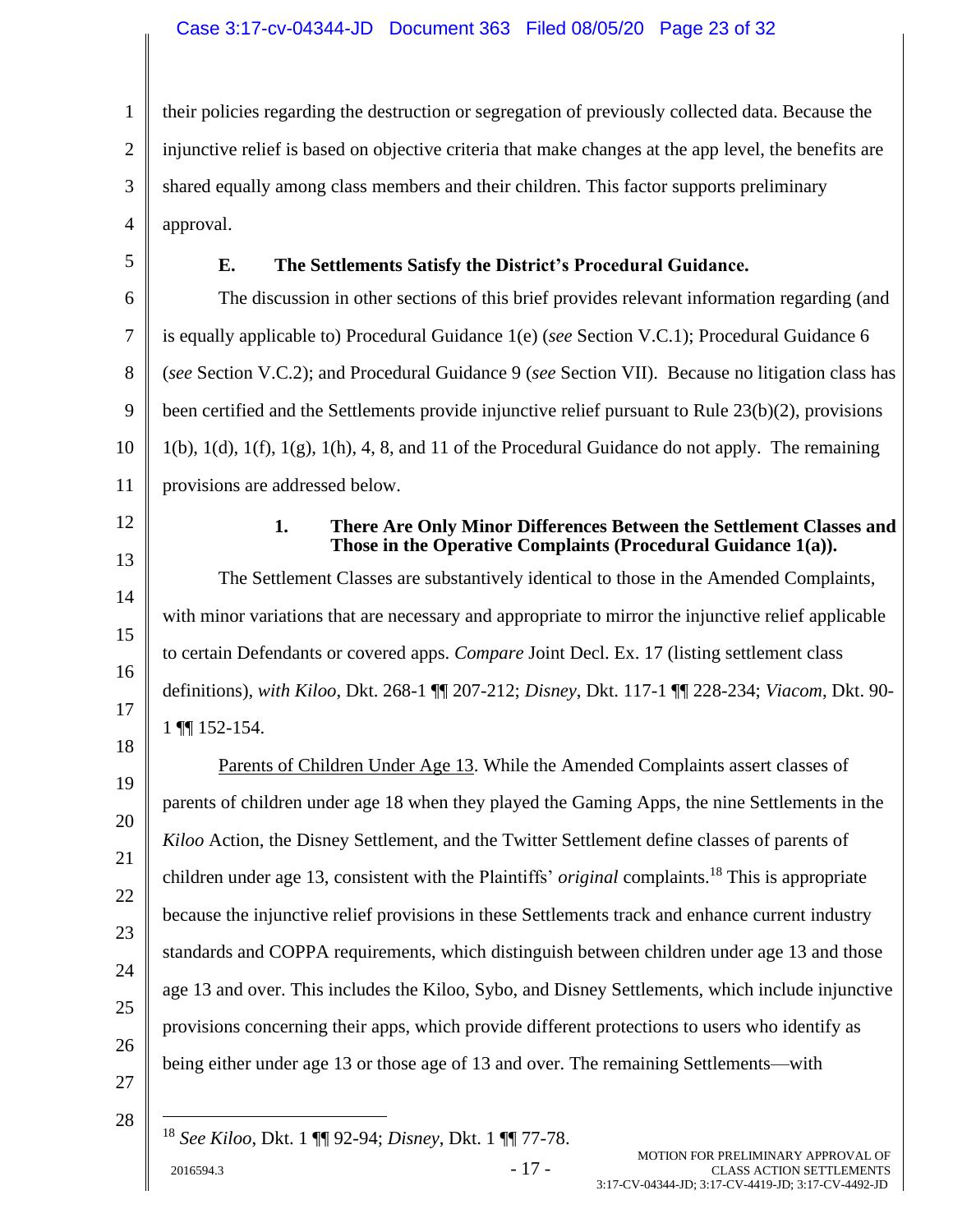1 2 Comscore, Unity, Upsight, and Viacom—define classes of parents of children under age 18, consistent with the Amended Complaints.

3 4 5 6 7 8 9 Expanded List of Apps. Five Settlements feature expanded class definitions to cover parents of children who played apps beyond the Gaming Apps to align with the expanded scope of the agreed-upon injunctive relief. For example, the Disney Settlement covers all Disney Covered Apps; the Twitter Settlement covers the applicable Gaming Apps in addition to apps listed in Exhibits A-C thereto; both Upsight Settlements cover the applicable Gaming Apps in addition to apps listed in Exhibit A thereto; and the Unity Settlement covers all apps in which its advertising SDK is embedded.

<span id="page-23-0"></span>10

11

12

13

14

15

16

17

18

19

20

21

22

23

24

25

26

#### **2. The Releases Mirror the Allegations in the Complaint (Procedural Guidance 1(c)).**

In exchange for the foregoing changes to Defendants' data collection practices and technology, the Actions will be dismissed with prejudice as to all Defendants upon final approval of the Settlements. Class members will thereby release all claims for injunctive and non-monetary equitable relief which have been or could have been asserted against Defendants under the identical factual predicate in each Action as applied to the apps encompassed within the scope of each Settlement. No class member, except the Class Representatives, will release any claims for monetary damages. *See* Joint Decl. ¶ 30. In other words, these releases parallel the contours of the class definitions and injunctive relief provisions.

While there is slight variance from the Amended Complaints as to the scope of the Settlement Classes in some Settlements (*see* Section V.E.1, *supra*), each Settlement releases the same types of claims asserted in the Amended Complaints against each Defendant, and does not release any additional claims. Thus, the claims released in the Settlements mirror the claims set forth in the operative complaints (but also expand the relief obtained to thousands of additional apps that were not the subject of the three Actions). The only difference is the scope of Rule (b)(2) settlements, which include significant injunctive relief, but which do not release damages or other monetary claims for Settlement Class Members and their children (excluding the Class Representatives and their children).

28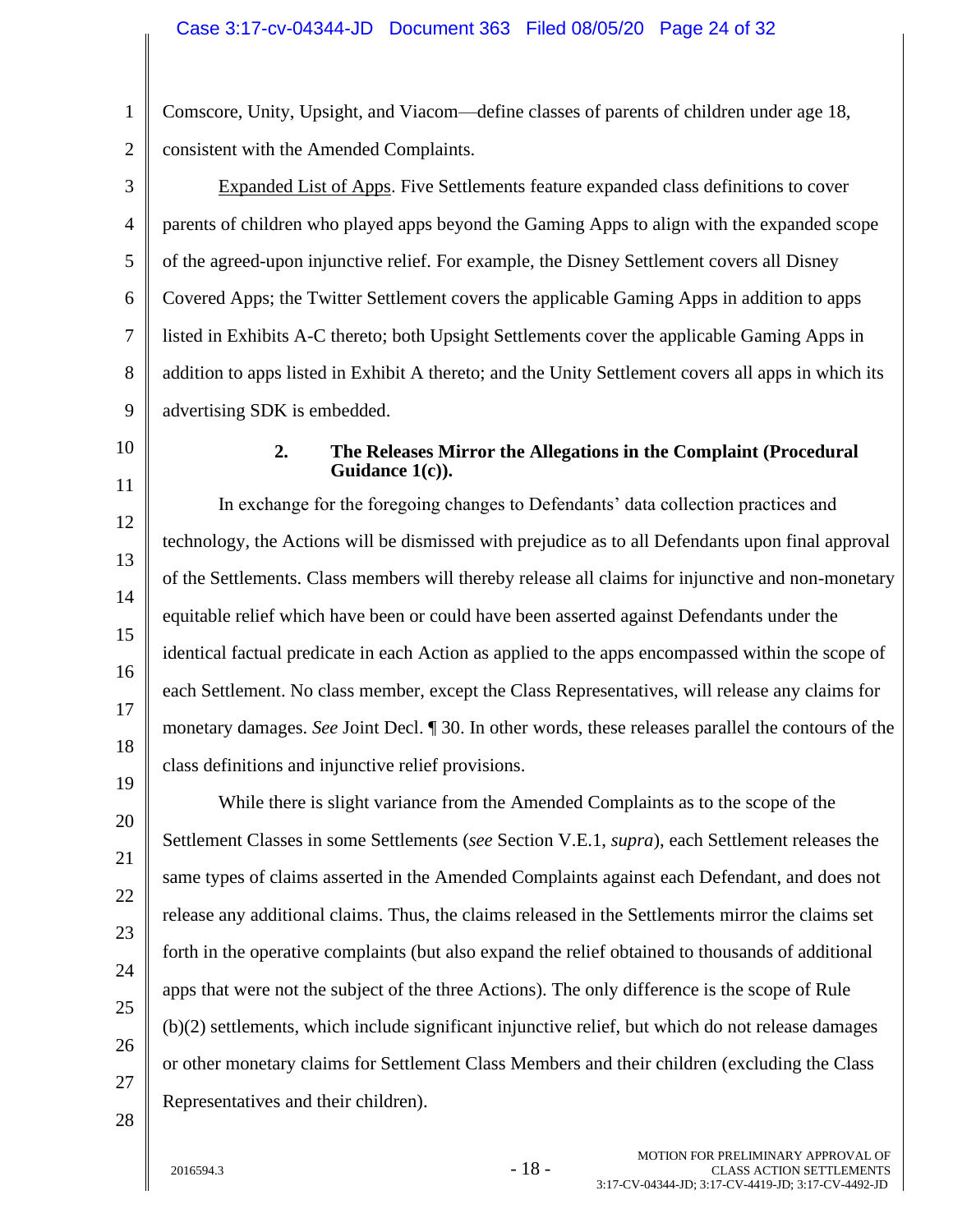#### Case 3:17-cv-04344-JD Document 363 Filed 08/05/20 Page 25 of 32

1 2 3 4 5 6 7 8 9 10 11 12 13 Plaintiffs believe that the important injunctive relief obtained now is not just appropriate, but preferable to holding out for the possibility of uncertain monetary damages, whether through settlements or at trial. This is because Plaintiffs' claims are novel and untested, facing class certification challenges and significant hurdles at summary judgment and trial, including arguments that that damages are too individualized to warrant certification or that a jury would not find the conduct to be an egregious violation of societal norms, resulting in little or no classwide payments. Furthermore, assuming Plaintiffs could overcome these obstacles, any damage award would likely be nominal under existing law for most Class Members, and potentially as low as \$1 each. If Plaintiffs prevail at trial, any monetary damages award—no matter the size—would be delayed during the inevitable appeals to any favorable rulings, dragging out resolution for years as the ever-changing mobile advertising ecosystem consolidates and evolves, risking the possibility of non-payment from Defendants that no longer exist in their current form or at all.

14 15 16 17 18 19 20 21 22 23 24 Instead, Plaintiffs have secured valuable injunctive relief through these sixteen settlements that impact a large swath of the children's mobile advertising space, offering significant protections to children and their parents *now*, in order to prevent the kinds of tracking and exfiltration that would continue absent these settlements, and to ensure that previously collected personal data is segregated or destroyed. This is particularly true in the current regulatory environment, in which technology companies are actively seeking to scale back or erode many of the common-law privacy rights embodied in the Children's Online Privacy Protection Act. And while federal law is supposed to protect Class Members from the alleged conduct at the center of Plaintiffs' allegations, these settlements offer additional protections (*see supra* Section III), and also provide an otherwise absent mechanism for parents to enforce existing federal law. This is far more valuable to Class Members than small individual damages awards.

<span id="page-24-0"></span>25

**3. Settlement Administrator Selection Process (Procedural Guidance 2).**

26 27 28 To select a settlement administrator, Class Counsel solicited bids from five well-known and experienced administrators. Joint Decl. ¶ 61. Specifically, Class Counsel required that any proposal employ contemporary methods of notice to ensure the broadest and most effective reach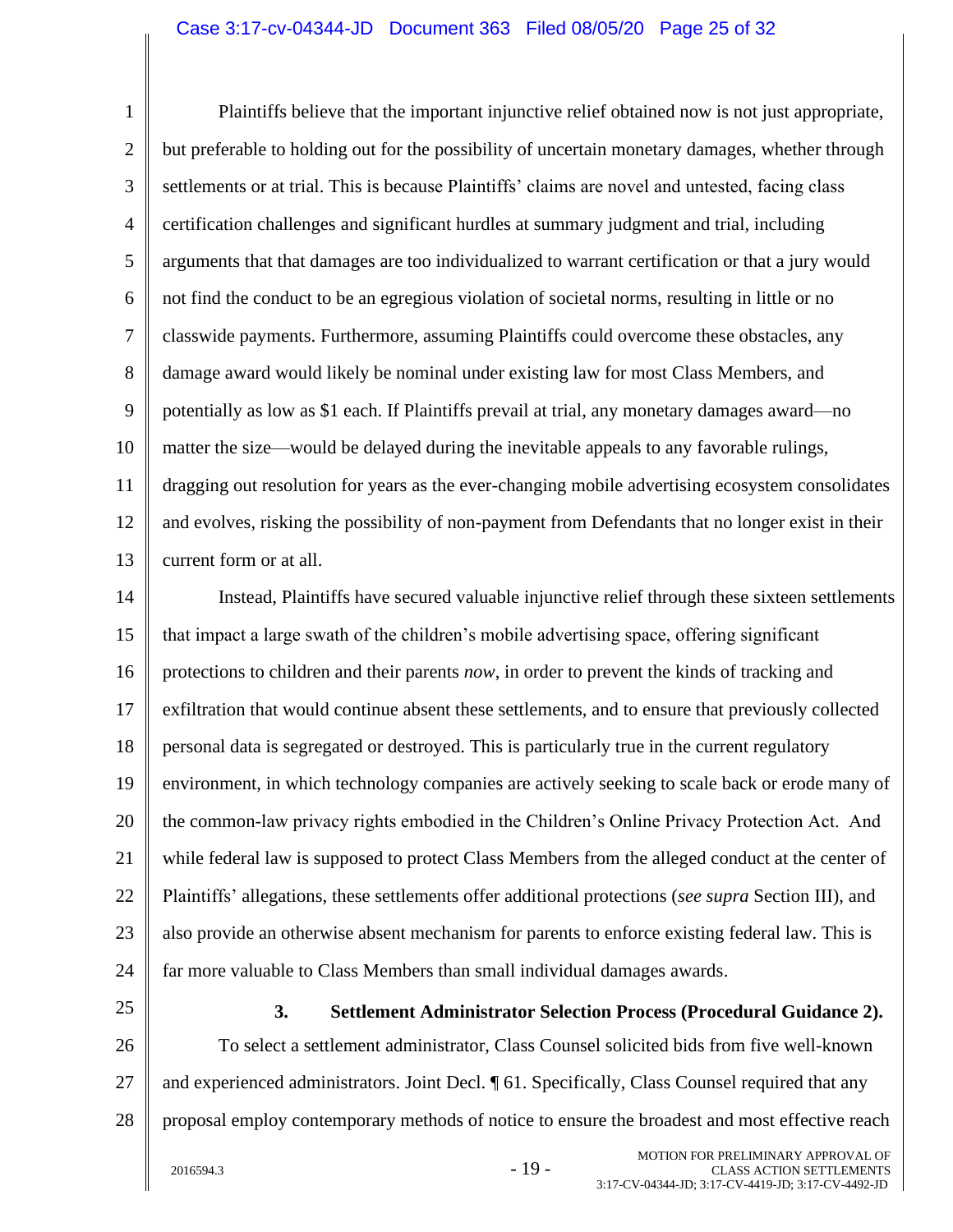1 2 3 4 5 6 7 8 9 possible. *Id*. After considering the bids, Plaintiffs selected Angeion, based on its vast experience in similar class actions and a notice plan proposal that includes innovative, thoughtful, and technologically sophisticated means of notice to settlement class members. *Id.* ¶ 62. Class Counsel has previously worked with Angeion on ten different matters in the past two years, though initially engaged Angeion for certain of these matters more than two years ago. *Id* ¶ 63. The total cost of the proposed notice plan is approximately \$136,000. *See* Angeion Decl. ¶ 28. These costs are reasonably necessary to establish a settlement website and to conduct an online advertising campaign that informs potential class members about the Settlements and directs them to the settlement website.

<span id="page-25-0"></span>10

## **4. The Proposed Notice Plan (Procedural Guidance 3 & 5).**

11 12 13 14 15 16 17 18 19 20 Notice is not mandatory for settlements that seek only injunctive, non-monetary relief. *See* Fed. R. Civ. P. 23(c)(2); *Wal-Mart Stores, Inc. v. Dukes*, 564 U.S. 338, 362 (2011) ("The Rule provides no opportunity for  $(b)(1)$  or  $(b)(2)$  class members to opt out, and does not even oblige the District Court to afford them notice."). For Rule  $23(b)(2)$  classes, the Advisory Committee on the Federal Rules directs courts to exercise their authority to direct notice with care because the characteristics of (b)(2) classes reduce the need for notice. *See* 2003 Advisory Comm. Notes on Fed. R. Civ. P. 23. Thus, "the discretion and flexibility established by subdivision  $(c)(2)(A)$  extend[s] to the method of giving notice," including informal methods such as "[a] simple posting in a place visited by many class members, directing attention to a source of more detailed information . . . ." *Id.*

21 22 23 24 25 26 Here, the parties have agreed to provide notice to the Settlement Classes in accordance with the Notice Plan. *See* Angeion Decl. Ex. B. Under the terms of the Proposed Order, 10 days after the Court's preliminary approval order, Angeion will publish a Notice to class members (Angeion Decl. Ex. C) on a single settlement website, and links to the website will be published online using contextual advertisements on various websites likely to be visited and used by settlement class members.

27 28 The contents of Notice were formulated in plain, easy-to-understand language to alert Class Members of the pendency of the Settlements and the opportunity to object and be heard.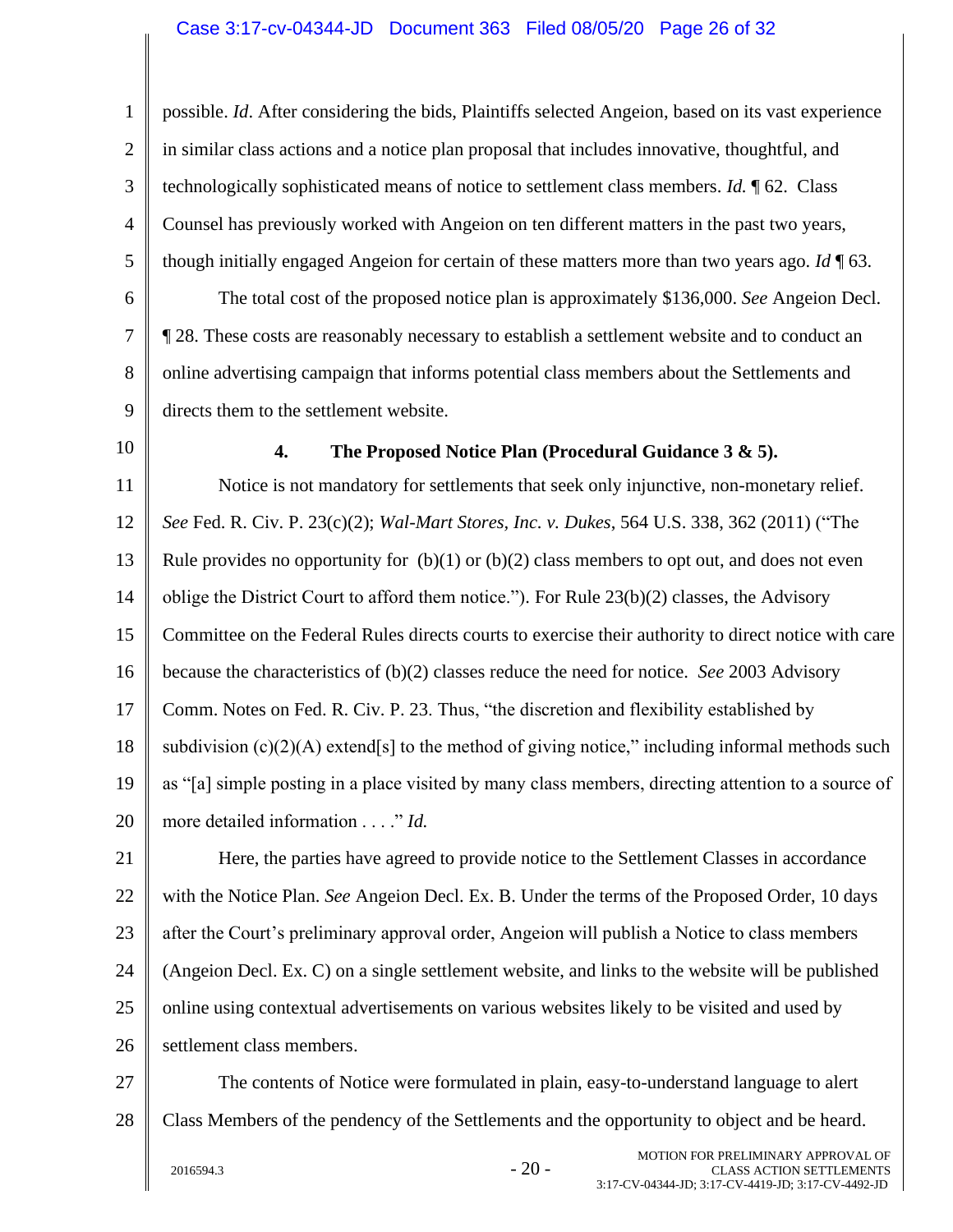<span id="page-26-0"></span>1 2 3 4 5 6 7 8 9 10 11 12 13 14 15 16 17 18 19 20 21 22 23 24 25 26 27 28 *See In re Yahoo! Inc. Customer Data Sec. Breach Litig.*, 2019 WL 387322, at \*5 (N.D. Cal. Jan. 30, 2019) (notice contents should contain "'plain, easily understood language' and 'generally describe the terms of the settlement in sufficient detail to alert those with adverse viewpoints to investigate and to come forward and be heard.'") (quoting Fed. R. Civ. P. 23(c)(2); *Churchill Vill. L.L.C. v. Gen. Elec.*, 361 F.3d 566, 575 (9th Cir. 2004)). Consistent with this District's Procedural Guidance, the Notice informs Class Members of (1) Class Counsel's contact information, and a toll-free number to ask questions about the Settlements; (2) the address of the Class Settlement Website maintained by the Settlement Administrator that links to important case documents, including motion for preliminary approval papers, and instructions on how to access the case docket via PACER or in person; (3) the pendency of the litigation and of the Settlements, including the terms thereof; (4) the Class Representatives' applications for service awards; (5) the procedures for filing an objection to the Settlements pursuant to the Guidance; (6) important dates in the settlement approval process, including the date of the Fairness Hearing; and (7) Plaintiffs' forthcoming Attorneys' Fees Motion. Angeion Decl. Ex. C. The proposed Notice Plan and form of notice is therefore fair and appropriate. **5. Service Awards (Procedural Guidance 7).** Pursuant to the Settlements, Class Counsel intends to seek, and Defendants agree to pay (pro rata), service awards totaling \$2,500 for each class representative. Each Plaintiff devoted extensive resources and energy to these Actions. First, Plaintiffs provided information to Class Counsel that informed the class action complaints and, thereafter, regularly communicated with Class Counsel about strategy and major case developments throughout the litigation. Second, during the course of discovery that lasted almost one year, Plaintiffs provided documents and information to respond to scores of written interrogatories and requests for production, and verified the accuracy and truthfulness of all discovery responses. Third, each Plaintiff provided one or more of his or her (and his or her family's) mobile devices to Class Counsel, so that those devices could be completely forensically imaged and safely preserved for discovery purposes. Joint Decl. ¶ 50. Fourth, Plaintiffs each prepared and made themselves available for a deposition, though none ultimately took place in light of the Settlements. Finally, each Plaintiff reviewed and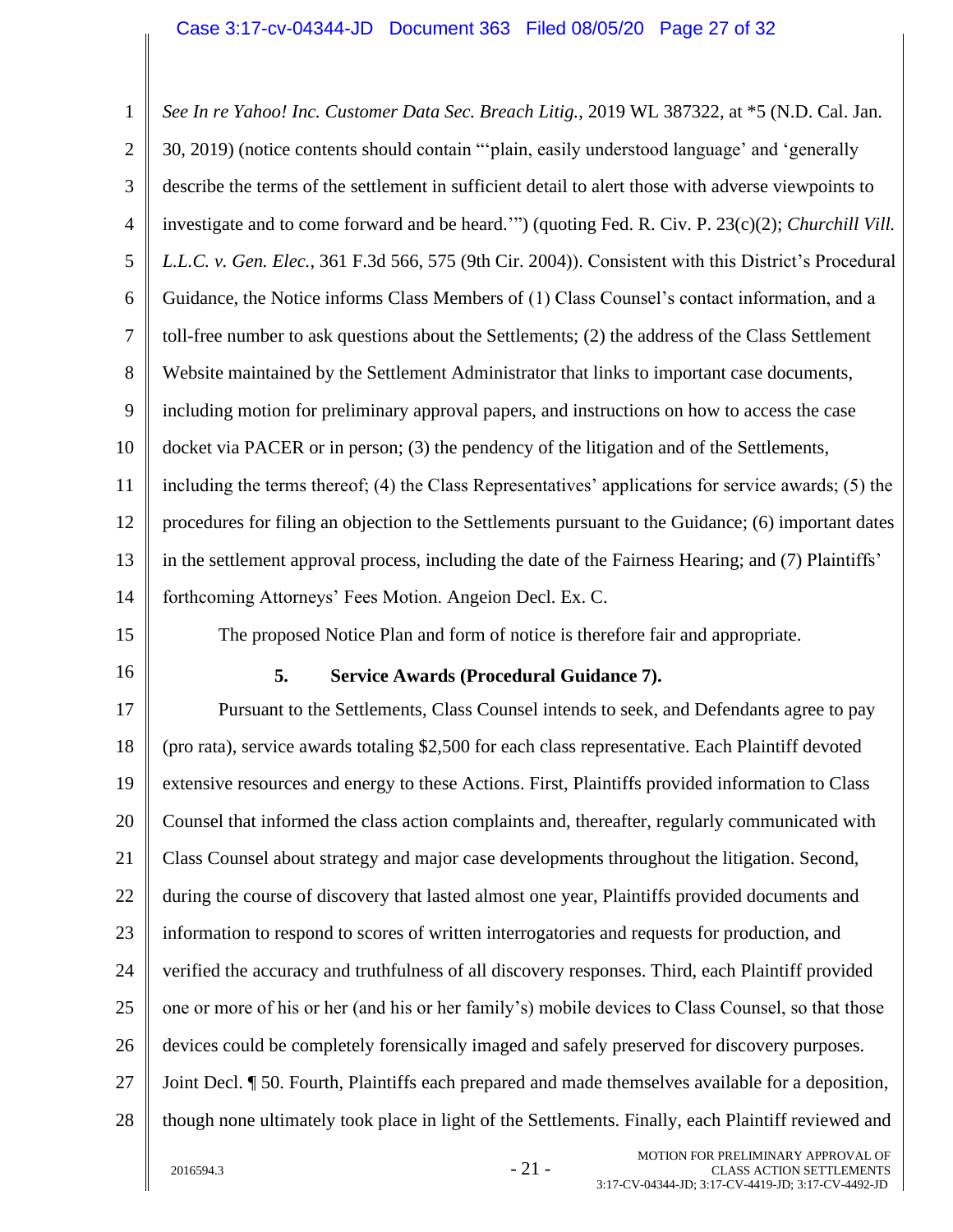# Case 3:17-cv-04344-JD Document 363 Filed 08/05/20 Page 28 of 32

<span id="page-27-2"></span><span id="page-27-1"></span><span id="page-27-0"></span>1 2 3 4 5 6 7 8 9 10 11 12 13 14 15 16 17 18 19 20 21 22 23 24 25 26 27 28 approved the Settlements after consulting with Class Counsel. In light of this work, these awards are eminently reasonable and supported by law. *See Rodriguez v. West Publishing Corp.*, 563 F.3d 948, 958-59 (9th Cir. 2009). **6. Class Action Fairness Act (Procedural Guidance 10).** CAFA notice is required under the Settlements, and each Defendant is coordinating compliance with 28 U.S.C. § 1715 at its own cost. *See* Proposed Order § 5 (CAFA Notice). **VI. THE SETTLEMENT CLASSES WARRANT CERTIFICATION.** At this stage, the Court must also determine that it is likely to certify the settlement classes for purposes of judgment on the proposal. Fed. R. Civ. P. 23(e)(1)(B)(ii). Each of the requirements of Rules 23(a) and 23(b)(2) are satisfied here. **1. Rule 23(a) is Satisfied.** Numerosity. The settlement classes readily satisfy the numerosity requirement, because the relevant apps have been downloaded millions of times in the United States alone. 19 *See The Civ. Rts. Educ. & Enf't Ctr. v. RLJ Lodging Tr.*, 2016 WL 314400, at \*6 (N.D. Cal. Jan. 25, 2016) (noting this requirement is "relaxed" where the class seeks injunctive relief only). Commonality. The claims of the settlement classes are sufficiently common as they "depend upon a common contention . . . of such a nature that it is capable of classwide resolution." *Wal-Mart*, 564 U.S. at 350; Fed. R. Civ. P. 23(a)(2). Common questions underlie all class members' claims, including whether Defendants collected and used children's personal data for commercial purposes, whether Defendants intended or knew that children play the Gaming Apps, and whether Defendants' conduct violates reasonable expectation of privacy and is highly offensive to a reasonable person. *See* Order, *In re Vizio, Inc., Consumer Privacy Litig.*, No. 8:16 ml-02693 (C.D. Cal. Jan. 4, 2019), Dkt. 297 at 8 (commonality established where defendant's "alleged data collection and disclosure practices were uniform" across all devices); *In re*  <sup>19</sup> On the Android platform alone, each of the Gaming Apps has exceeded one million installations. *See, e.g.*, *Subway Surfers*, Google Play, https://play.google.com/store/apps/details? id=com.kiloo.subwaysurf (over 1 billion); *Where's My Water?*, Google Play, https://play.google.com/store/apps/details?id=com.disney.WMW (over 1 million); *Where's My Water? 2*, Google Play, https://play.google.com/store/apps/details? id=com.disney.wheresmywater2\_goo (over 100 million); *Llama Spit Spit*, Google Play, https://play.google.com/store/apps/details?id=com.mtvn.llamaspit (over 1 million).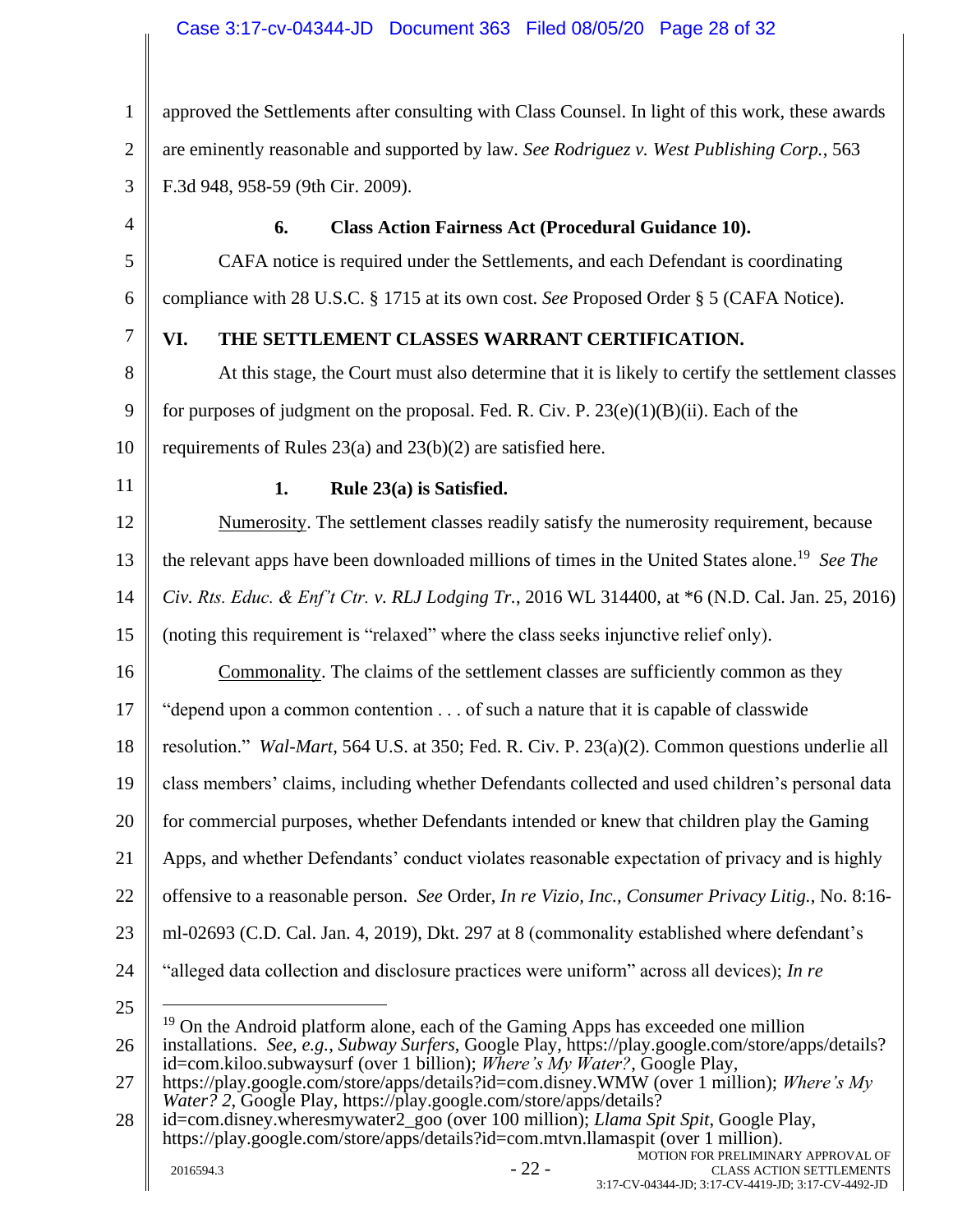1 2 3 4 5 6 7 8 9 10 11 12 13 14 15 16 17 18 19 20 21 22 23 24 25 26 27 28  $2016594.3$  -  $23$  -MOTION FOR PRELIMINARY APPROVAL OF CLASS ACTION SETTLEMENTS *Volkswagen "Clean Diesel" Mktg., Sales Practices & Prods. Liab. Litig.*, 2017 WL 672727, at \*13 (N.D. Cal. Feb. 16, 2017) (finding commonality satisfied where the class representative claims "arise from Volkswagen's common course of conduct"). Typicality. The class representatives' claims are "typical of the claims . . . of the class." Fed. R. Civ. P. 23(a)(3). Typicality does not require total identity between representative plaintiffs and the class. *Parsons v. Ryan*, 754 F.3d 657, 688 (9th Cir. 2014). Rather, typicality is satisfied here, where Plaintiffs' claims stem "from the same event, practice, or course of conduct that forms the basis of the class claims, and . . . upon the same legal theory . . . ." *Jordan v. Los Angeles County*, 669 F.2d 1311, 1321 (9th Cir. 1982). Plaintiffs allege a common scheme whereby Defendants processed Plaintiffs' children's personal data for commercial purposes. *See In re Facebook Biometric Info. Privacy Litig.*, 326 F.R.D. 535, 543 (N.D. Cal. 2018) (typicality satisfied where class representatives used Facebook like all others). Adequacy of Representation. The class representatives "will fairly and adequately protect the interests of the class." Fed. R. Civ. P.  $23(a)(4)$ . Plaintiffs have no interests in conflict with those of the classes. Moreover, Plaintiffs' commitment to the case demonstrates their adequacy: as described above. *See* Section [V.A,](#page-17-0) *supra*; Joint Decl. ¶¶ 64-83. Separately, Rule  $23(g)$  requires the Court to appoint class counsel to represent the settlement classes. Considering counsel's work in this action, their collective familiarity and experience in handling similar actions, and the resources they have committed to representing the classes, they should be appointed class counsel for the proposed settlement classes under Rule 23(g)(3), and confirmed under Rule 23(g)(1). *See* Joint Decl. Exs. 19 & 20. **2. The Requirements of Rule 23(b)(2) are Satisfied.** The proposed Settlement Classes satisfy Rule 23(b)(2), which permits a class treatment where Defendants "ha[ve] acted or refused to act on grounds that apply generally to the class, so that final injunctive relief . . . is appropriate respecting the class as a whole." Fed. R. Civ. P. 23(b)(2). Here, Plaintiffs allege Defendants have been engaged in the ongoing practice of exfiltrating personal data from children for commercial use without age-based restrictions, and seek to compel the destruction or sequestration of previously obtained personal data so it may no

<span id="page-28-0"></span>3:17-CV-04344-JD; 3:17-CV-4419-JD; 3:17-CV-4492-JD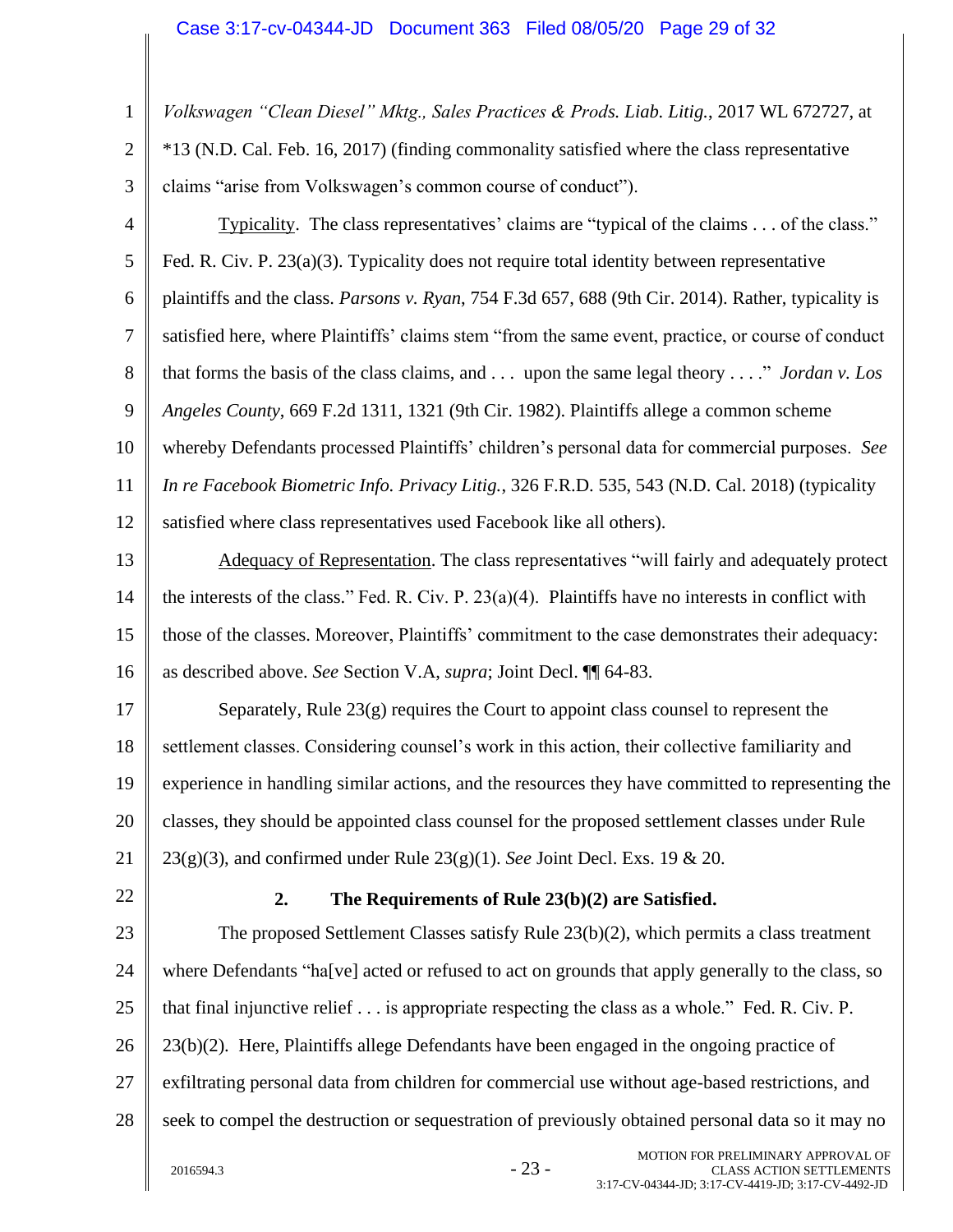1 2 3 longer be used that way. *See Rodriguez v. Hayes*, 591 F.3d 1105, 1125 (9th Cir. 2010) (Rule 23(b)(2) satisfied where plaintiffs "complain of a pattern or practice that is generally applicable to the class as a whole.").

4 5 6 7 8 9 10 11 12 13 14 15 16 17 18 19 20 21 22 23 24 25 26 27 28 The conduct Plaintiffs challenge in the respective Actions—including allowing exfiltration, tracking, storage, and use of children's personal data—affects each of the Settlement Classes in those Actions through the implementation of SDK technology that was uniformly applied to users who accessed the Gaming Apps. Further, the relief sought—cessation of the challenged practices, requirement of appropriate safeguards to protect children moving forward, and segregation and/or destruction and/or segregation of previously exfiltrated personal data would provide benefits to all members of the Settlement Classes. This Court has certified analogous Rule 23(b)(2) class settlements in privacy cases that similarly sought to enjoin a defendant's common, privacy-invasive conduct. *See, e.g.*, Order, *Matera v. Google Inc.*, No. 5:15-cv-04062-LHK (N.D. Cal. Aug. 31, 2017), Dkt. 89 at 2-3 (approving Rule 23(b)(2) settlement requiring that Google "cease all processing of email content" from class members that is used for advertising purposes); Order, *Campbell v. Facebook*, No. 4:13-05996-PJH-SK (N.D. Cal. Apr. 26, 2017), Dkt. 235 at 3 (granting preliminary approval where "[d]efendant is alleged to have acted or refused to act on grounds that apply generally to the Settlement Class"); *Campbell v. Facebook*, 315 F.R.D. 250, 269 (N.D. Cal. 2016) (certifying a 23(b)(2) class where defendant "utilized a uniform system architecture and source code"). Finally, with respect to the *Kiloo* and *Disney* Actions, Plaintiffs' challenges to the age gates in Subway Surfers and the Where's My Water? Gaming Apps raise multiple issues particularly apt for common resolution on a Rule 23(b)(2) basis. First, Plaintiffs allege that Kiloo's/Sybo's and Disney's age gates are not sufficiently neutral, thereby encouraging or permitting the selection of an age that, unknown to the children, permits exfiltration and use of personal data for commercial purposes. Because the proposed injunctive relief seeks revisions of the age gates in Subway Surfers and the Where's My Water apps used by any users of those apps, the relief uniformly benefits all Class Members in the *Kiloo* and *Disney* Actions, respectively. Second, even if the Class Members' children played the Gaming Apps in versions that post-dated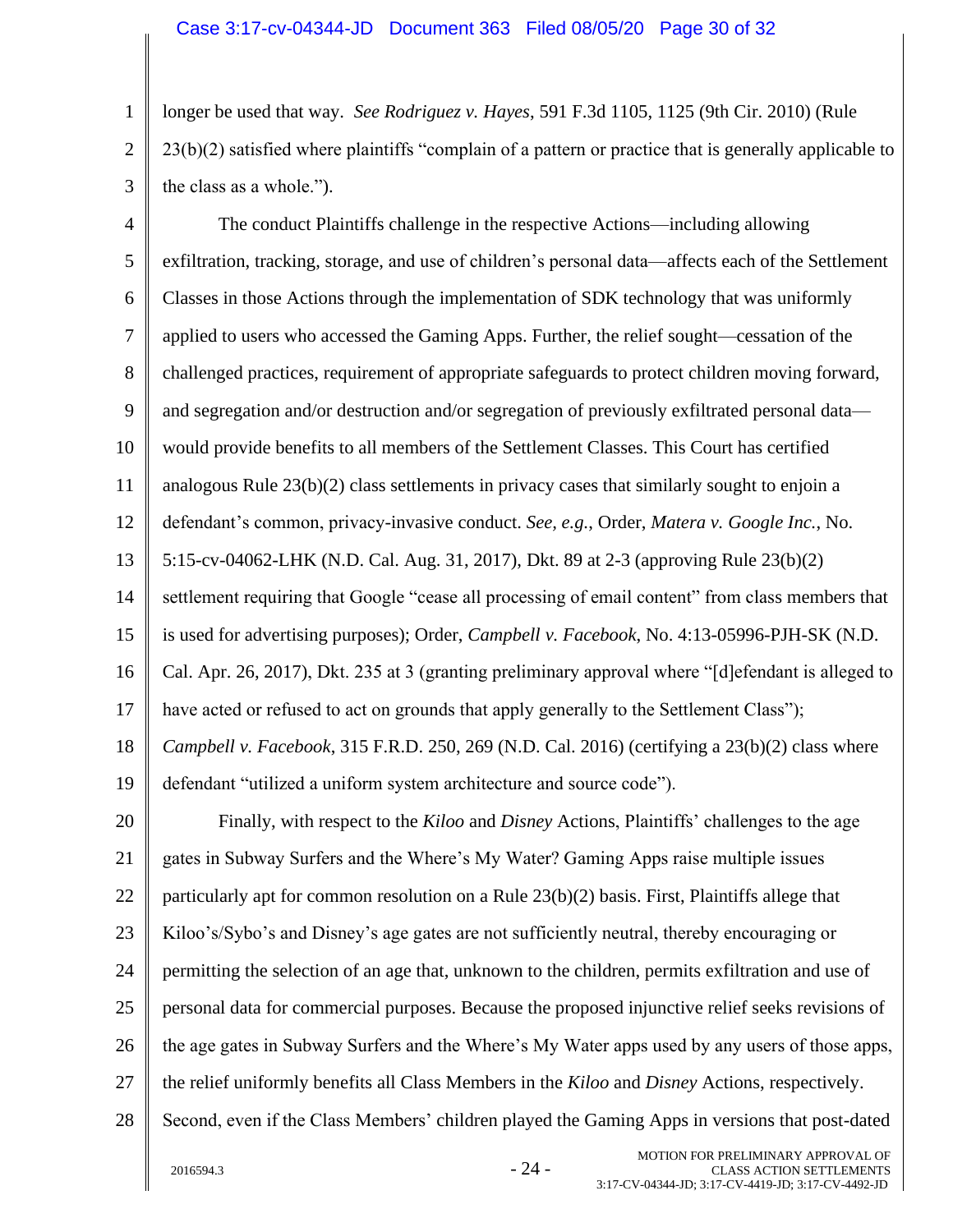<span id="page-30-0"></span>1 2 3 4 5 6 7 8 9 10 11 12 13 14 or pre-dated the age gates, or engaged with the age gates differently, Rule 23(b)(2) certification would still be warranted. That some Class Members may have been impacted in different ways by the operation of these uniformly-designed age gates does not preclude finding that Kiloo's, Sybo's, or Disney's conduct is "generally applicable to the class as a whole," thereby making certification appropriate. *Parsons*, 754 F.3d at 688 ((b)(2) certification "does not require a finding  $[of]$ ... identical injuries"). Accordingly, the Court should allow the Rule 23(b)(2) Settlement Classes to seek immediate, prospective injunctive relief. **VII. PROPOSED SCHEDULE FOR NOTICE AND FINAL APPROVAL** The parties have submitted a proposed order regarding preliminary approval concurrently with this Motion, pursuant to Local Civil Rule 7.2(c), setting forth the proposed schedule of events from here through final approval. Specifically, the parties propose the following schedule: **Date Event** No later than ten (10) business days following the entry of this Order Notice shall be posted on the Class Settlement Website, along with the Stipulation and all relevant Court orders in

| 18<br>19 | recommend 30 calendar days before the Final<br><b>Approval Hearing</b>                                                   |                                                          |
|----------|--------------------------------------------------------------------------------------------------------------------------|----------------------------------------------------------|
| 20<br>21 | Subject to the Court's discretion, the parties<br>recommend 15 calendar days before the Final<br><b>Approval Hearing</b> | Deadline for Plaintiffs to file respond to<br>Objections |
|          | , 2020, at __:_ a.m.                                                                                                     | <b>Final Approval Hearing</b>                            |

#### <span id="page-30-1"></span>23 **VIII. CONCLUSION**

24 25 26 27 28 Plaintiffs respectfully request the Court (1) find it will likely approve the Settlements; (2) find it will likely certify the settlement classes; (3) appoint the Plaintiffs as class representatives for the settlement classes for purposes of disseminating notice; (4) appoint Class Counsel as counsel for the settlement classes; (5) direct notice to the settlement classes; (6) authorize retention of the Angeion as settlement administrator; and (7) set a final approval hearing.